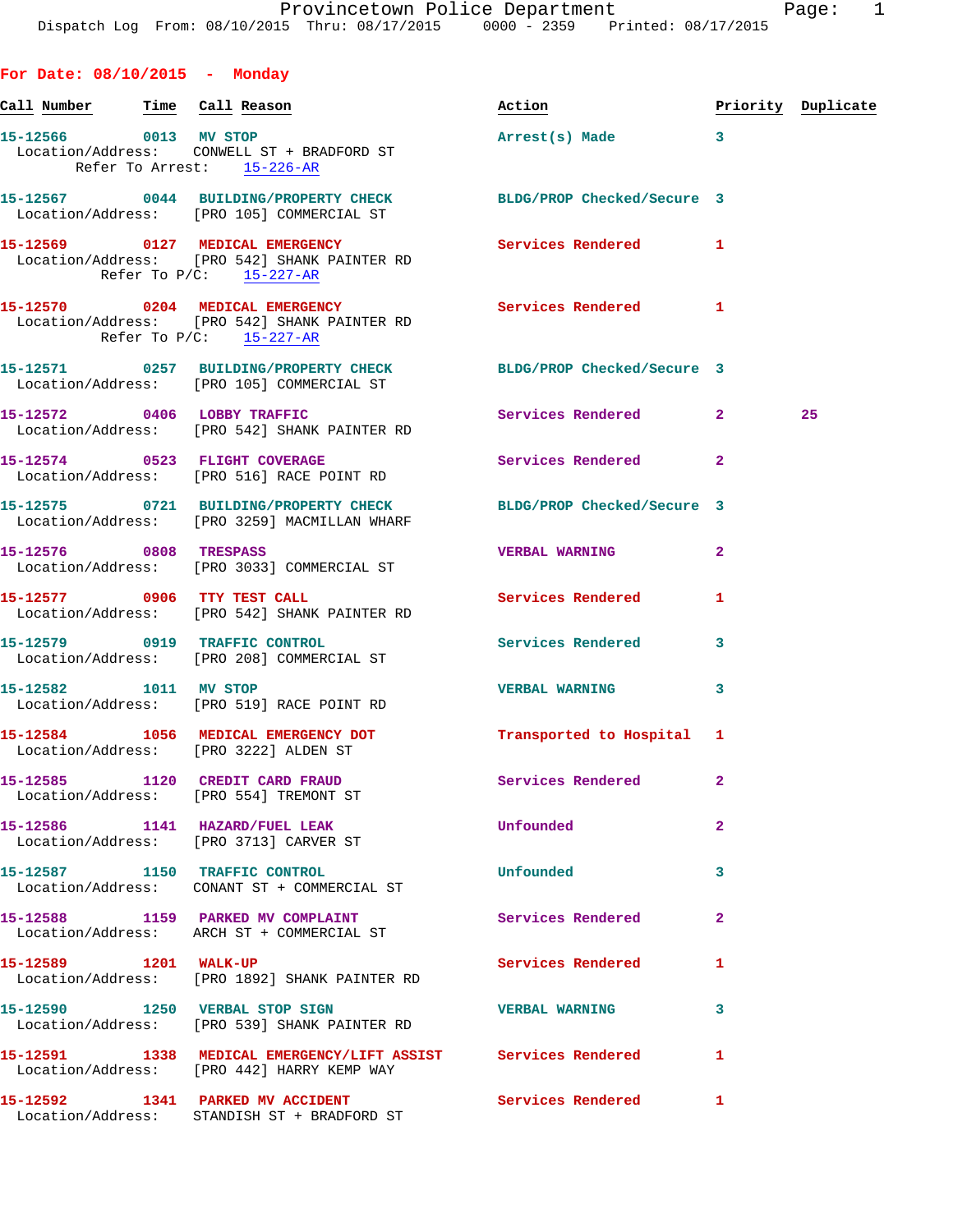|                                                                  | Provincetown Police Department Page: 2<br>Dispatch Log From: 08/10/2015 Thru: 08/17/2015   0000 - 2359   Printed: 08/17/2015 |                           |                |  |
|------------------------------------------------------------------|------------------------------------------------------------------------------------------------------------------------------|---------------------------|----------------|--|
|                                                                  |                                                                                                                              |                           |                |  |
|                                                                  | 15-12593 1355 PARKED MV COMPLAINT 60NE GONE ON ARRIVAL 2<br>Location/Address: DAGGETT LN + COMMERCIAL ST                     |                           |                |  |
|                                                                  | 15-12595 1421 BIKE OPERATION COMPLAINT SPOKEN TO<br>Location/Address: [PRO 995] MILLER HILL RD                               |                           | $\overline{2}$ |  |
|                                                                  | 15-12596 1431 MEDICAL EMERGENCY<br>Location/Address: [PRO 606] CONWELL ST                                                    | Transported to Hospital 1 |                |  |
| Location/Address: [PRO 2513] ROUTE 6                             | 15-12598 1450 MV DISABLED                                                                                                    | Services Rendered         | $\mathbf{2}$   |  |
|                                                                  | 15-12599 1450 HARASSMENT<br>Location/Address: [PRO 542] SHANK PAINTER RD                                                     | SPOKEN TO                 | $\mathbf{2}$   |  |
|                                                                  | 15-12601 1501 MEDICAL EMERGENCY<br>Location/Address: [PRO 1109] SOMERSET RD                                                  | No Action Required 1      |                |  |
|                                                                  | 15-12603 1534 BUILDING/PROPERTY CHECK BLDG/PROP Checked/Secure 3<br>Location/Address: [PRO 519] RACE POINT RD                |                           |                |  |
|                                                                  | 15-12605 1631 PARK, WALK & TALK Services Rendered<br>Location/Address: [PRO 105] COMMERCIAL ST                               |                           | $\mathbf{2}$   |  |
|                                                                  | 15-12606   1641   FOLLOW UP/DMV<br>Location/Address: [PRO 2513] ROUTE 6                                                      | Services Rendered         | $\overline{2}$ |  |
|                                                                  | 15-12607 1751 FOUND WALLET<br>Location/Address: [PRO 542] SHANK PAINTER RD                                                   | Services Rendered         | 3              |  |
|                                                                  | 15-12608 1819 ANIMAL CALL/YELLOW LAB Could Not Locate<br>Location/Address: [PRO 434] FRANKLIN ST                             |                           | $\mathbf{2}$   |  |
|                                                                  | 15-12609 1822 MISSING PERSON/ 10 YR OLD BOY Services Rendered<br>Location/Address: [PRO 2540] RACE POINT RD                  |                           | 1              |  |
|                                                                  | 15-12610 1831 MEDICAL EMERGENCY PATIENT REFUSAL<br>Location/Address: [PRO 2139] COMMERCIAL ST                                |                           | 1              |  |
|                                                                  | 15-12611 1847 BUILDING/PROPERTY CHECK BLDG/PROP Checked/Secure 3<br>Location/Address: [PRO 1778] SHANK PAINTER RD            |                           |                |  |
|                                                                  | 15-12612 1847 FOUND CREDIT CARD<br>Location/Address: [PRO 106] COMMERCIAL ST                                                 | Services Rendered 3       |                |  |
| Location/Address: [PRO 2521] ROUTE 6                             | 15-12613 1920 ASSIST AGENCY / MUTUAL AID No Action Required                                                                  |                           | 3              |  |
| 15-12614 1956 NOISE COMPLAINT<br>Location/Address: COMMERCIAL ST |                                                                                                                              | <b>GONE ON ARRIVAL</b>    | 3              |  |
|                                                                  | 15-12615 2018 MV STOP<br>Location/Address: [PRO 1611] WINTHROP ST                                                            | <b>VERBAL WARNING</b>     | 3              |  |
|                                                                  | 15-12616 2024 COMPLAINT-LICENSING<br>Location/Address: [PRO 484] MASONIC PL                                                  | LICENSING/NO ACTION 3     |                |  |
|                                                                  | 15-12617 2042 FOLLOW UP<br>Location/Address: [PRO 542] SHANK PAINTER RD                                                      | SPOKEN TO                 | $\mathbf{2}$   |  |
|                                                                  | 15-12618 2107 FOUND POCKETBOOK/RETURNED Services Rendered<br>Location/Address: [PRO 1835] COMMERCIAL ST                      |                           | 3              |  |
|                                                                  | 15-12619 2129 BOAT/HARBORMASTER<br>Location/Address: [PRO 2543] MACMILLAN WHARF                                              | SPOKEN TO                 | $\mathbf{2}$   |  |
|                                                                  | 15-12620 2208 MEDICAL EMERGENCY PATIENT REFUSAL<br>Location/Address: [PRO 982] MAYFLOWER AVE                                 |                           | 1              |  |
|                                                                  | 15-12621 2225 BUILDING/PROPERTY CHECK BLDG/PROP Checked/Secure 3<br>Location/Address: [PRO 1952] COMMERCIAL ST               |                           |                |  |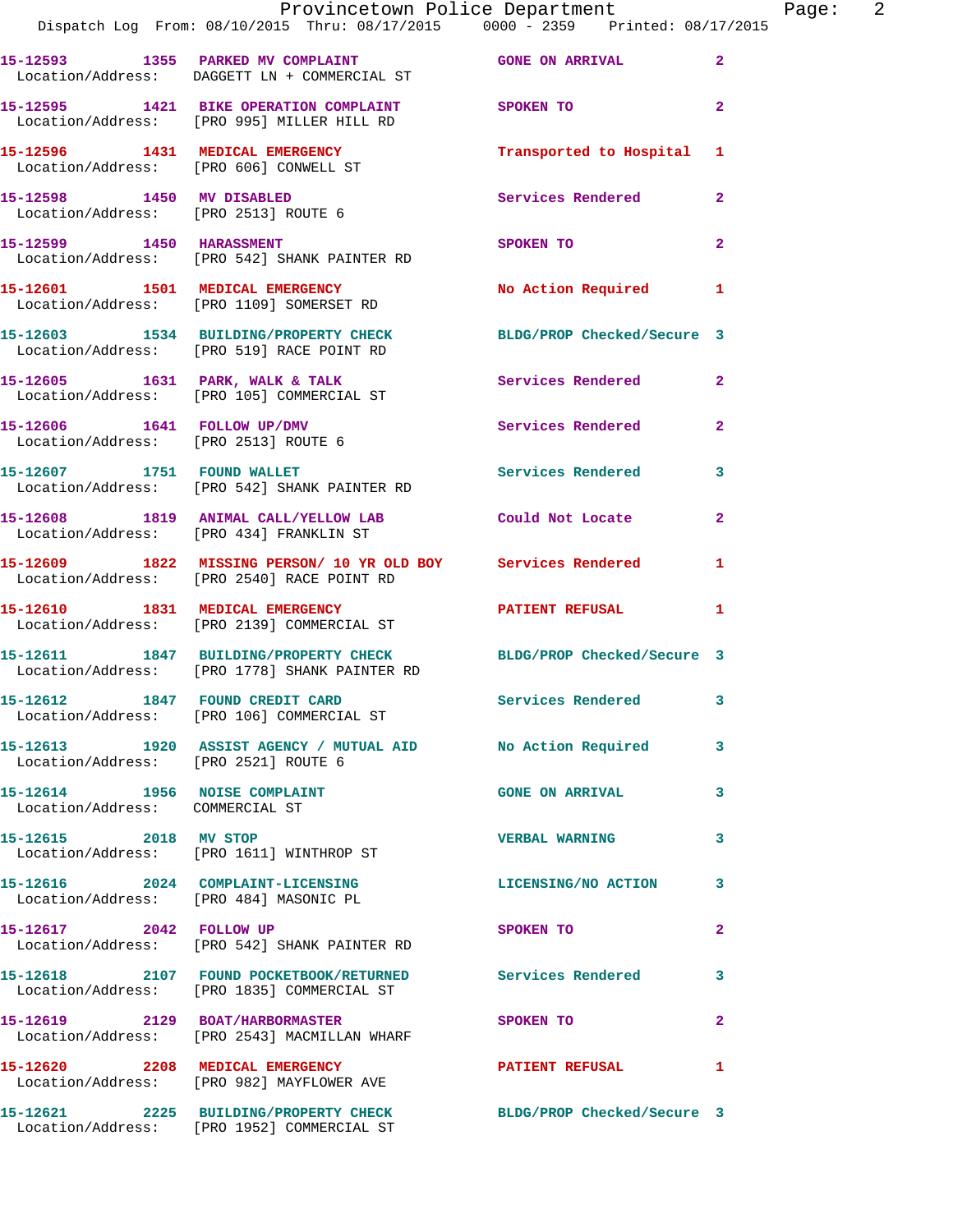|                                       |                                                                                     | Provincetown Police Department<br>Dispatch Log From: 08/10/2015 Thru: 08/17/2015 0000 - 2359 Printed: 08/17/2015 |              | Page: 3        |  |
|---------------------------------------|-------------------------------------------------------------------------------------|------------------------------------------------------------------------------------------------------------------|--------------|----------------|--|
|                                       | Location/Address: [PRO 1638] COMMERCIAL ST                                          | 15-12622 2253 BUILDING/PROPERTY CHECK BLDG/PROP Checked/Secure 3                                                 |              |                |  |
|                                       | Location/Address: [PRO 3259] MACMILLAN WHARF                                        | 15-12623 2343 BUILDING/PROPERTY CHECK BLDG/PROP Checked/Secure 3                                                 |              |                |  |
|                                       | 15-12624 2346 NOISE COMPLAINT<br>Location/Address: [PRO 3297] STANDISH WAY          | Services Rendered 3                                                                                              |              |                |  |
|                                       | Location/Address: [PRO 447] JEROME SMITH RD                                         | 15-12625 2358 BUILDING/PROPERTY CHECK BLDG/PROP Checked/Secure 3                                                 |              |                |  |
| For Date: $08/11/2015$ - Tuesday      |                                                                                     |                                                                                                                  |              |                |  |
| Location/Address: [PRO 500] OAK DR    |                                                                                     | 15-12626 0002 BUILDING/PROPERTY CHECK BLDG/PROP Checked/Secure 3                                                 |              |                |  |
|                                       | 15-12628 0020 DISTURBANCE<br>Location/Address: [PRO 2561] CENTER ST                 | SPOKEN TO AND TO A STRUCK TO A THING OF THE STRUCK OF THE STRUCK OF THE STRUCK.                                  | 1            |                |  |
|                                       | 15-12627 0022 ASSIST CITIZEN<br>Location/Address: BRADFORD ST + MASONIC PL          | <b>GONE ON ARRIVAL</b>                                                                                           | $\mathbf{3}$ |                |  |
|                                       | Location/Address: [PRO 175] COMMERCIAL ST                                           | 15-12629 0215 BUILDING/PROPERTY CHECK Services Rendered                                                          | $\mathbf{3}$ |                |  |
|                                       | 15-12630 0332 FREDDY UPDATE                                                         | Services Rendered 3                                                                                              |              |                |  |
|                                       | 15-12631 0347 BUILDING/PROPERTY CHECK<br>Location/Address: [PRO 440] HARRY KEMP WAY | BLDG/PROP Checked/Secure 3                                                                                       |              |                |  |
|                                       | Location/Address: [PRO 248] COMMERCIAL ST                                           | 15-12632 0532 BUILDING/PROPERTY CHECK Services Rendered 3                                                        |              |                |  |
|                                       | 15-12633 0606 LOBBY TRAFFIC<br>Location/Address: [PRO 542] SHANK PAINTER RD         | Services Rendered 2                                                                                              |              | 32             |  |
| Location/Address: [PRO 2521] ROUTE 6  | 15-12634 0700 TRAFFIC STUDY                                                         | Services Rendered 3                                                                                              |              |                |  |
|                                       | 15-12635 0714 BUILDING/PROPERTY CHECK<br>Location/Address: [PRO 3430] COMMERCIAL ST | Services Rendered                                                                                                | 3            |                |  |
| 15-12636 0723 BOAT STOLEN             | Location/Address: [PRO 3259] MACMILLAN WHARF                                        | SPOKEN TO                                                                                                        | $\mathbf{2}$ | $\overline{a}$ |  |
|                                       | 15-12637 0736 ABANDONED BIKE<br>Location/Address: [PRO 3259] MACMILLAN WHARF        | Services Rendered 2                                                                                              |              | 1              |  |
|                                       | 15-12638 0808 ABANDONED BIKES<br>Location/Address: [PRO 16] BRADFORD ST             | Taken/Referred to Other 2                                                                                        |              |                |  |
|                                       | 15-12639 0822 FOLLOW UP INTERVIEW<br>Location/Address: [PRO 542] SHANK PAINTER RD   | Services Rendered                                                                                                | $\mathbf{2}$ |                |  |
|                                       | 15-12640 0827 BUILDING/PROPERTY CHECK<br>Location/Address: [PRO 105] COMMERCIAL ST  | BLDG/PROP Checked/Secure 3                                                                                       |              |                |  |
|                                       | 15-12641 0828 PARKED MV COMPLAINT<br>Location/Address: [PRO 3137] RACE POINT RD     | Unfounded                                                                                                        | $\mathbf{2}$ |                |  |
| Location/Address: [PRO 3287] ROUTE 6  |                                                                                     | 15-12643 0831 BUILDING/PROPERTY CHECK BLDG/PROP Checked/Secure 3                                                 |              |                |  |
| Location/Address: [PRO 1587] PEARL ST | 15-12644 0837 PARKED MV COMPLAINT                                                   | Services Rendered                                                                                                | $\mathbf{2}$ |                |  |
|                                       | 15-12645 0925 MENTAL HEALTH/TRANSPORT                                               | Transported to Hospital 1                                                                                        |              |                |  |

Location/Address: [PRO 1563] CONWELL ST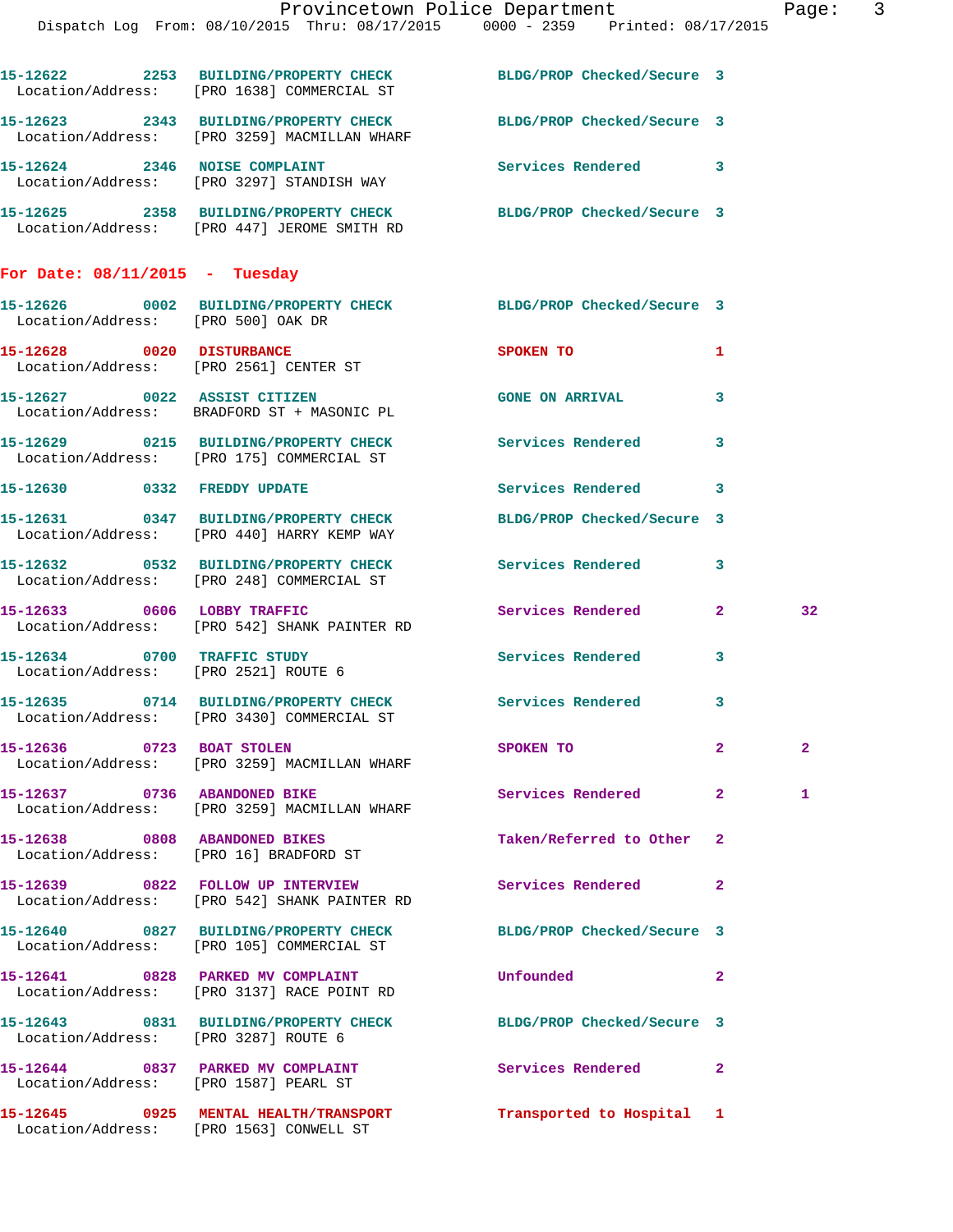Dispatch Log From: 08/10/2015 Thru: 08/17/2015 0000 - 2359 Printed: 08/17/2015

|                                                                    | 15-12646 1011 SERVICE CALL SERVICE ON Services Rendered<br>Location/Address: [PRO 488] MAYFLOWER ST            |                            | 3              |   |
|--------------------------------------------------------------------|----------------------------------------------------------------------------------------------------------------|----------------------------|----------------|---|
|                                                                    | 15-12647 1012 PARK, WALK & TALK<br>Location: [PRO 3431] LOPES SQUARE                                           | <b>Services Rendered</b>   | $\mathbf{2}$   |   |
|                                                                    | 15-12648 1019 LOST CANON CAMERA Services Rendered<br>Location/Address: [PRO 2490] PROVINCELANDS RD             |                            | 3              |   |
|                                                                    | 15-12649 1021 MV PRIVATE TOW<br>Location/Address: [PRO 539] SHANK PAINTER RD                                   | <b>Vehicle Towed</b>       | $\mathbf{2}$   |   |
|                                                                    | 15-12650 1032 LOST WALLET<br>Location/Address: [PRO 165] COMMERCIAL ST                                         | <b>Services Rendered</b>   | 3              |   |
|                                                                    | 15-12651 1041 ARM INJURY/BIKE<br>Location/Address: WINTHROP ST + BRADFORD ST                                   | PATIENT REFUSAL 1          |                |   |
|                                                                    | 15-12652 1054 PARKED TRUCK COMPLAINT Taken/Referred to Other<br>Location/Address: BANGS ST + BRADFORD ST       |                            | $\overline{2}$ |   |
|                                                                    | 15-12653 1104 BUILDING/PROPERTY CHECK BLDG/PROP Checked/Secure 3<br>Location/Address: [PRO 2500] COMMERCIAL ST |                            |                |   |
|                                                                    | 15-12654 1209 MISSING PERSONS<br>Location/Address: [PRO 2704] COMMERCIAL ST                                    | Taken to Family/Guardian 1 |                |   |
|                                                                    | 15-12655 1301 TRESPASS ORDER REQUEST Services Rendered<br>Location/Address: [PRO 2561] CENTER ST               |                            | $\overline{a}$ |   |
| 15-12656 1343 RENTAL SCAM<br>Location/Address: [PRO 1084] POINT ST |                                                                                                                | Services Rendered          | $\mathbf{2}$   |   |
|                                                                    | 15-12657 1352 ABANDONED 911 CALL<br>Location/Address: [PRO 2251] COMMERCIAL ST                                 | Services Rendered          | 1              |   |
| 15-12658 1406 RENTAL SCAM<br>Location/Address: HARBOUR DR          |                                                                                                                | Services Rendered          | $\mathbf{2}$   |   |
|                                                                    | 15-12659 1416 BUILDING/PROPERTY CHECK Services Rendered<br>Location/Address: [PRO 2206] COMMERCIAL ST          |                            | 3              |   |
|                                                                    | 15-12660 1429 LOST IPHONE 6<br>Location/Address: [PRO 542] SHANK PAINTER RD                                    | Services Rendered 3        |                |   |
|                                                                    | 15-12661 1443 ABANDONED BIKE Services Rendered 2 1<br>Location/Address: ARCH ST + BRADFORD ST                  |                            |                |   |
|                                                                    | 15-12662 1527 MEDICAL EMERGENCY<br>Location/Address: [PRO 290] COMMERCIAL ST                                   | <b>GONE ON ARRIVAL</b>     | 1              |   |
|                                                                    | 15-12664 1606 BUILDING/PROPERTY CHECK BLDG/PROP Checked/Secure 3<br>Location/Address: [PRO 105] COMMERCIAL ST  |                            |                |   |
| Location/Address: ROUTE 6                                          | 15-12665 1625 MV OBSERVANCE / ASSIGNMENT No Action Required                                                    |                            | 3              |   |
| 15-12666 1637 MV STOP<br>Location/Address: [PRO 521] ROUTE 6       |                                                                                                                | <b>VERBAL WARNING</b>      | 3              |   |
|                                                                    | 15-12668 1650 LOST CT DRIVER'S LICENSE Services Rendered<br>Location/Address: [PRO 542] SHANK PAINTER RD       |                            | 3              |   |
| 15-12670 1834 MV HIT & RUN                                         | Location/Address: [PRO 3321] COMMERCIAL ST                                                                     | SPOKEN TO                  | $\mathbf{2}$   | 1 |
| Location/Address: COMMERCIAL ST                                    | 15-12671 1859 MEDICAL EMERGENCY/ABDOMINAL Transported to Hospital                                              |                            | 1              |   |
|                                                                    | 15-12672  2013 MEDICAL EMERGENCY/SYNCOPY PATIENT REFUSAL                                                       |                            | $\mathbf{1}$   |   |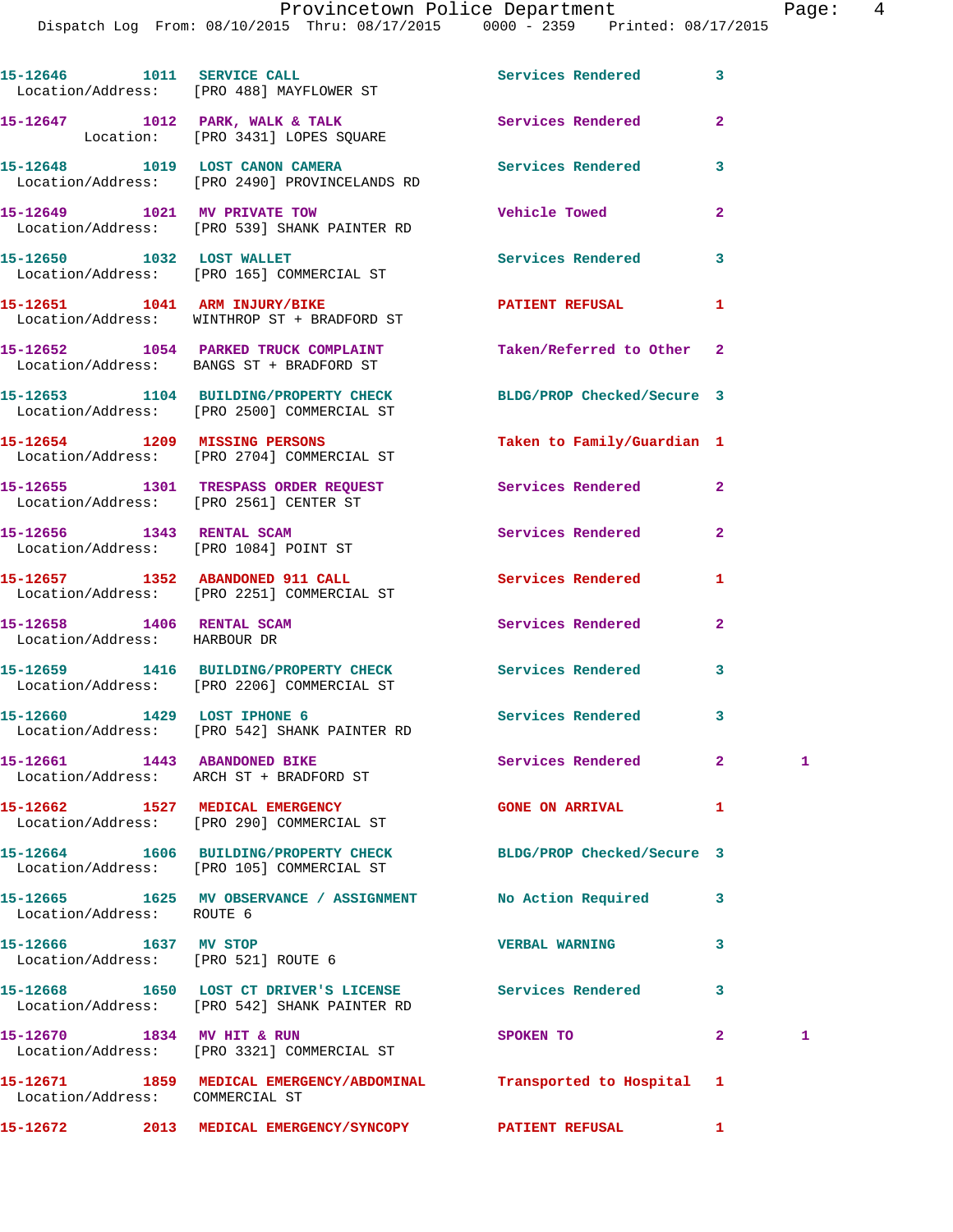|                                       | Provincetown Police Department<br>Dispatch Log From: 08/10/2015 Thru: 08/17/2015 0000 - 2359 Printed: 08/17/2015   |                            |   | Page: 5 |  |
|---------------------------------------|--------------------------------------------------------------------------------------------------------------------|----------------------------|---|---------|--|
|                                       | Location/Address: [PRO 3712] RYDER ST EXT                                                                          |                            |   |         |  |
|                                       | 15-12673 2345 SERVICE CALL<br>Location/Address: [PRO 2793] COMMERCIAL ST                                           | Could Not Locate 3         |   |         |  |
|                                       | 15-12675 2347 PARK, WALK & TALK Services Rendered 2<br>Location/Address: [PRO 433] RYDER ST EXT                    |                            |   |         |  |
|                                       | 15-12674 2349 BUILDING/PROPERTY CHECK BLDG/PROP Checked/Secure 3<br>Location/Address: [PRO 554] TREMONT ST         |                            |   |         |  |
| For Date: $08/12/2015$ - Wednesday    |                                                                                                                    |                            |   |         |  |
|                                       | 15-12676 0009 MV OBSERVANCE / ASSIGNMENT Services Rendered 3<br>Location/Address: BRADFORD ST + HOWLAND ST         |                            |   |         |  |
|                                       | 15-12677 0030 BUILDING/PROPERTY CHECK BLDG/PROP Checked/Secure 3<br>Location/Address: [PRO 447] JEROME SMITH RD    |                            |   |         |  |
|                                       | 15-12678 0034 BUILDING/PROPERTY CHECK BLDG/PROP Checked/Secure 3<br>Location/Address: [PRO 545] SHANK PAINTER RD   |                            |   |         |  |
|                                       | 15-12679 0055 MV OBSERVANCE / ASSIGNMENT Services Rendered 3<br>Location/Address: CENTRAL ST + BRADFORD ST         |                            |   |         |  |
|                                       | 15-12680 0128 BUILDING/PROPERTY CHECK BLDG/PROP Checked/Secure 3<br>Location/Address: [PRO 2206] COMMERCIAL ST     |                            |   |         |  |
|                                       | 15-12681 0131 BUILDING/PROPERTY CHECK<br>Location/Address: [PRO 440] HARRY KEMP WAY                                | BLDG/PROP Checked/Secure 3 |   |         |  |
|                                       | 15-12682 0143 BUILDING/PROPERTY CHECK BLDG/PROP Checked/Secure 3<br>Location/Address: [PRO 3609] COMMERCIAL ST     |                            |   |         |  |
|                                       | 15-12683 0242 BUILDING/PROPERTY CHECK BLDG/PROP Checked/Secure 3<br>Location/Address: [PRO 1645] HARRY KEMP WAY    |                            |   |         |  |
|                                       | 15-12684 0245 BUILDING/PROPERTY CHECK BLDG/PROP Checked/Secure 3<br>Location/Address: [PRO 2539] RYDER ST          |                            |   |         |  |
|                                       | 15-12685 0254 BUILDING/PROPERTY CHECK BLDG/PROP Checked/Secure 3<br>Location/Address: [PRO 444] HIGH POLE HILL     |                            |   |         |  |
|                                       | 15-12686 0439 BUILDING/PROPERTY CHECK BLDG/PROP Checked/Secure 3<br>Location/Address: [PRO 3489] COMMERCIAL ST     |                            |   |         |  |
|                                       | 15-12687 0449 BUILDING/PROPERTY CHECK BLDG/PROP Checked/Secure 3<br>Location/Address: [PRO 1778] SHANK PAINTER RD  |                            |   |         |  |
|                                       | 15-12688 0501 ALARM - GENERAL<br>Location/Address: [PRO 516] RACE POINT RD                                         | BLDG/PROP Checked/Secure 1 |   |         |  |
|                                       | 15-12689 0507 MEDICAL EMERGENCY<br>Location/Address: [PRO 2144] CONWELL ST                                         | Services Rendered 1        |   |         |  |
|                                       | 15-12690 0518 LOBBY TRAFFIC<br>Location/Address: [PRO 542] SHANK PAINTER RD                                        | Services Rendered 2        |   | 22      |  |
|                                       | 15-12691 0524 MV OBSERVANCE / ASSIGNMENT Services Rendered 3<br>Location/Address: RACE POINT RD + SEASHORE PARK DR |                            |   |         |  |
| 15-12692 0528 SERVICE CALL            | Location/Address: [PRO 1952] COMMERCIAL ST                                                                         | Services Rendered 3        |   |         |  |
| Location/Address: [PRO 3222] ALDEN ST | 15-12693 0646 RESCUE CALL/CODE 99                                                                                  | Services Rendered          | 1 |         |  |
|                                       | 15-12694 0733 PARKED MV HIT & RUN Services Rendered 2<br>Location/Address: [PRO 1720] COMMERCIAL ST                |                            |   |         |  |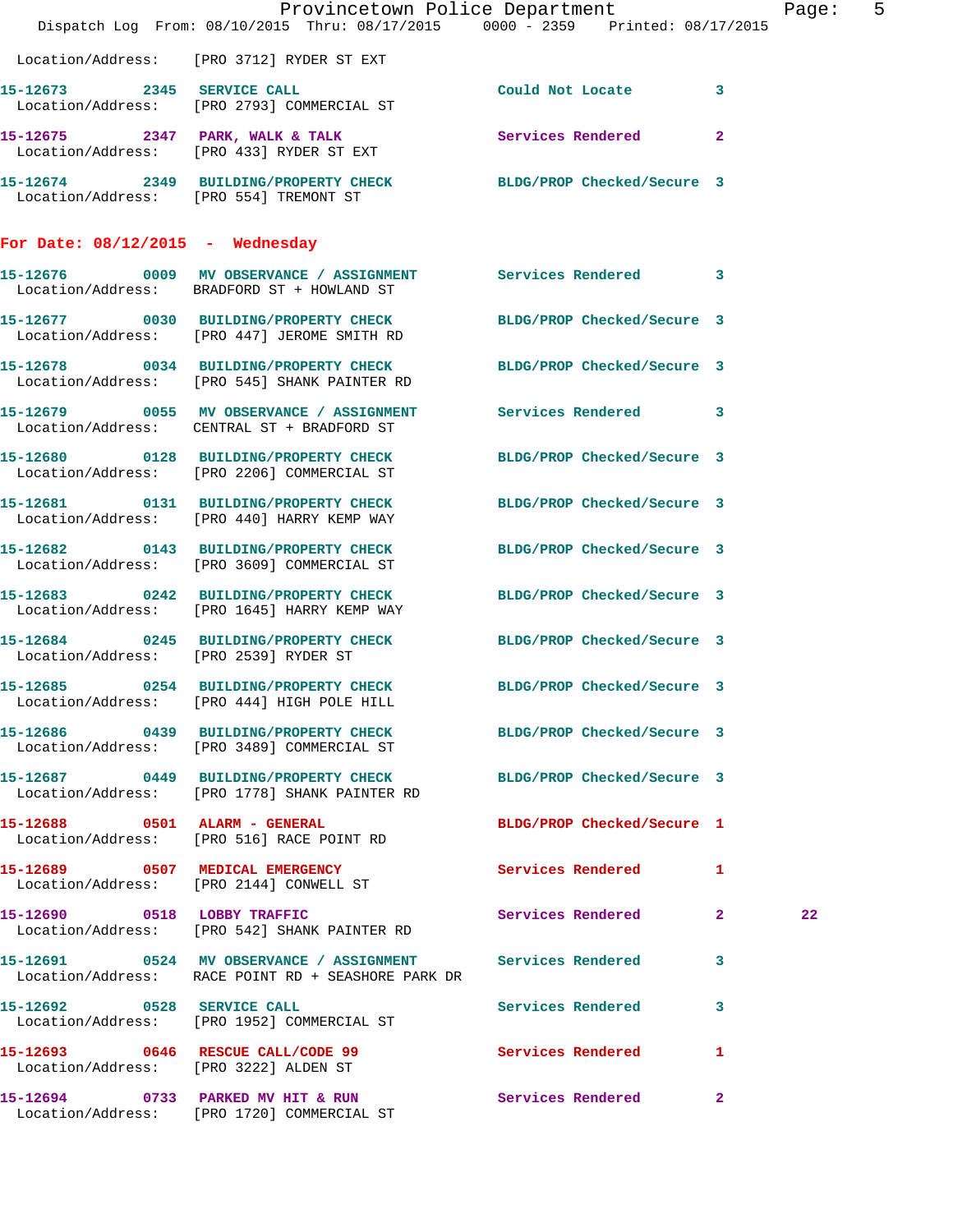## Provincetown Police Department Page: 6

Dispatch Log From: 08/10/2015 Thru: 08/17/2015 0000 - 2359 Printed: 08/17/2015

| Location/Address: WEST VINE ST                                          | 15-12695 0824 VERBAL UNSAFE OPERATION                                                   | <b>VERBAL WARNING</b>      | 3              |
|-------------------------------------------------------------------------|-----------------------------------------------------------------------------------------|----------------------------|----------------|
| 15-12696 0825 WIRES DOWN                                                | Location/Address: [PRO 605] COMMERCIAL ST                                               | Services Rendered          | $\overline{a}$ |
|                                                                         | 15-12697 0836 BUILDING/PROPERTY CHECK<br>Location/Address: [PRO 2500] COMMERCIAL ST     | BLDG/PROP Checked/Secure 3 |                |
| 15-12699 0847 UNATTENDED DOG                                            | Location/Address: FRANKLIN ST + COMMERCIAL ST                                           | <b>VERBAL WARNING</b>      | $\overline{a}$ |
| 15-12700 0850 COURT RUN                                                 | Location/Address: [PRO 542] SHANK PAINTER RD                                            | <b>Services Rendered</b>   | 3              |
| 15-12701 0918 FOUND LG CELLPHONE                                        | Location/Address: [PRO 542] SHANK PAINTER RD                                            | Services Rendered          | 3              |
| 15-12702 0923 FALL/LIFT ASSIST<br>Location/Address: [PRO 3222] ALDEN ST |                                                                                         | <b>Services Rendered</b>   | 1              |
| 15-12703 0941 LOST EBT CARD                                             | Location/Address: [PRO 542] SHANK PAINTER RD                                            | <b>Services Rendered</b>   | 3              |
|                                                                         | 15-12704 0948 BUILDING/PROPERTY CHECK<br>Location/Address: [PRO 564] BAYBERRY AVE       | Services Rendered          | 3              |
| 15-12705 0957 PSAP HANG-UP CALL                                         | Location/Address: [PRO 1302] BREWSTER ST                                                | Services Rendered          | 1              |
| 15-12706 1010 POSSUM CALL                                               | Location/Address: [PRO 3404] BRADFORD ST                                                | <b>GONE ON ARRIVAL</b>     | 2              |
| Location/Address: [PRO 2521] ROUTE 6                                    | 15-12707 1037 MV OBSERVANCE / ASSIGNMENT Services Rendered                              |                            | 3              |
|                                                                         | 15-12710 1102 PARKED MV COMPLAINT<br>Location/Address: [PRO 525] COMMERCIAL ST          | <b>GONE ON ARRIVAL</b>     | 2              |
|                                                                         | 15-12709 1103 BUILDING/PROPERTY CHECK<br>Location/Address: [PRO 3430] COMMERCIAL ST     | <b>Services Rendered</b>   | 3              |
| 15-12712                                                                | 1114 BUILDING/PROPERTY CHECK<br>Location/Address: [PRO 2494] BRADFORD ST                | BLDG/PROP Checked/Secure 3 |                |
| 15-12711<br>Location/Address: FRANKLIN ST                               | 1115 TRAFFIC CONTROL                                                                    | Services Rendered          | 3              |
|                                                                         | 15-12713 1119 FOX ON DECK<br>Location/Address: [PRO 363] COMMERCIAL ST                  | SPOKEN TO                  | 2              |
| 15-12714 1126 911/OPEN CALL<br>Location/Address: [PRO 3222] ALDEN ST    |                                                                                         | <b>Services Rendered</b>   | 1              |
| 15-12715 1129 MV COMPLAINT<br>Location/Address: [PRO 2513] ROUTE 6      |                                                                                         | Taken/Referred to Other    | $\overline{2}$ |
| 15-12716 1141 AT SCHOOL<br>Location/Address: [PRO 569] WINSLOW ST       |                                                                                         | Services Rendered          | 3              |
|                                                                         | 15-12717 1257 MV OBSERVANCE / ASSIGNMENT<br>Location/Address: STANDISH ST + BRADFORD ST | <b>Services Rendered</b>   | 3              |
|                                                                         | 15-12718 1323 BUILDING/PROPERTY CHECK<br>Location/Address: [PRO 105] COMMERCIAL ST      | <b>Services Rendered</b>   | 3              |
|                                                                         | 15-12719 1330 BUILDING/PROPERTY CHECK<br>Location/Address: [PRO 2206] COMMERCIAL ST     | BLDG/PROP Checked/Secure 3 |                |
|                                                                         | 15-12720 1406 PROBATION REGISTRATION<br>Location/Address: [PRO 542] SHANK PAINTER RD    | Services Rendered          | 3              |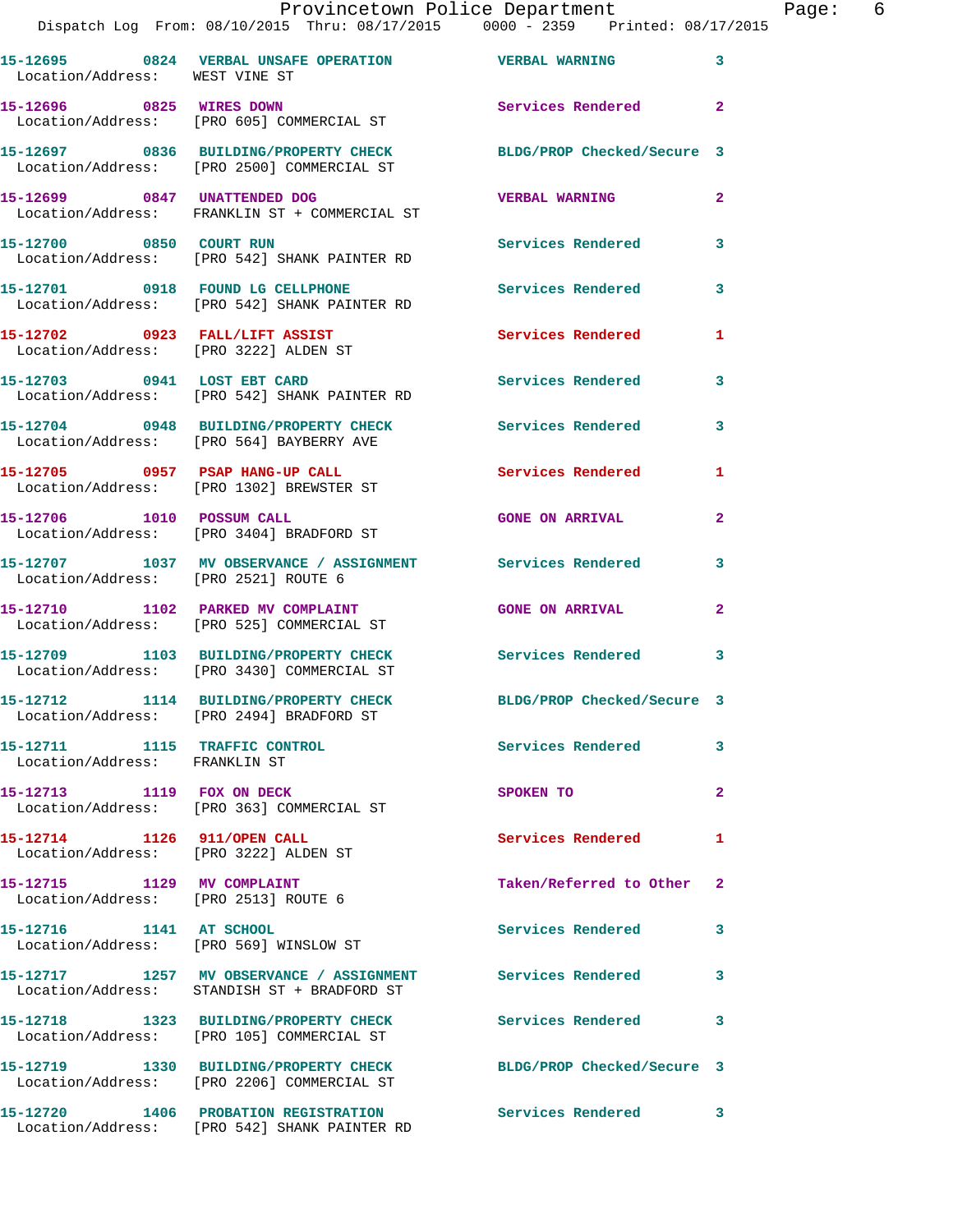|                                       | Provincetown Police Department<br>Dispatch Log From: 08/10/2015 Thru: 08/17/2015 0000 - 2359 Printed: 08/17/2015 |                           | 7<br>Page:   |
|---------------------------------------|------------------------------------------------------------------------------------------------------------------|---------------------------|--------------|
|                                       | 15-12721 1424 DOG OFF LEASH SPOKEN TO<br>Location/Address: [PRO 1557] COMMERCIAL ST                              |                           |              |
|                                       | 15-12722 1530 PARKING COMPLAINT / GENERAL GONE ON ARRIVAL 3<br>Location/Address: [PRO 1343] COMMERCIAL ST        |                           |              |
|                                       | 15-12723 1533 BUILDING/PROPERTY CHECK BLDG/PROP Checked/Secure 3<br>Location/Address: [PRO 105] COMMERCIAL ST    |                           |              |
|                                       | 15-12724 1535 BUILDING/PROPERTY CHECK BLDG/PROP Checked/Secure 3<br>Location/Address: [PRO 2483] COMMERCIAL ST   |                           |              |
|                                       | 15-12726 1552 ANIMAL CALL/BIRD Services Rendered 2<br>Location/Address: [PRO 2900] COMMERCIAL ST                 |                           |              |
|                                       | 15-12727 1559 PARK, WALK & TALK 1999 Services Rendered 2<br>Location/Address: [PRO 105] COMMERCIAL ST            |                           |              |
|                                       | 15-12728 1601 BUILDING/PROPERTY CHECK BLDG/PROP Checked/Secure 3<br>Location/Address: [PRO 105] COMMERCIAL ST    |                           |              |
|                                       | 15-12729 1603 PARKING COMPLAINT / GENERAL Services Rendered 3<br>Location/Address: [PRO 3456] RYDER ST EXT       |                           |              |
|                                       | 15-12732 1723 MV OBSERVANCE / ASSIGNMENT Services Rendered 3<br>Location/Address: [PRO 3440] ROUTE 6             |                           |              |
| 15-12733 1728 MV STOP                 | Location/Address: [PRO 2479] ROUTE 6                                                                             | <b>VERBAL WARNING</b>     | 3            |
|                                       | 15-12737 1730 BIKE GENERAL<br>Location/Address: [PRO 2490] PROVINCELANDS RD                                      | Taken/Referred to Other 2 |              |
| Location/Address: [PRO 2513] ROUTE 6  | 15-12734 1754 ANIMAL CALL/LOOSE DOG GONE ON ARRIVAL                                                              |                           | $\mathbf{2}$ |
| Location/Address: [PRO 512] PRINCE ST | 15-12735 1817 BUILDING/PROPERTY CHECK BLDG/PROP Checked/Secure 3                                                 |                           |              |
| 15-12736<br>1821<br>Location/Address: | SERVICE CALL<br>[PRO 2490] PROVINCELANDS RD                                                                      | Taken/Referred to Other   | -3           |
| 15-12738<br>Location/Address:         | 1918 MEDICAL EMERGENCY/KNEE<br>[PRO 1617] BRADFORD ST                                                            | Transported to Hospital   | $\mathbf{1}$ |
| 15-12740<br>Location/Address:         | 1937 MEDICAL EMERGENCYAFIB<br>[PRO 1892] SHANK PAINTER RD                                                        | Transported to Hospital 1 |              |
|                                       |                                                                                                                  |                           |              |

**15-12741 1944 LARCENY /FORGERY/ FRAUD Services Rendered 2**  Location/Address: [PRO 1180] COMMERCIAL ST

**15-12742 1957 SERVICE CALL Taken to Family/Guardian 3**  Location/Address: [PRO 3207] COMMERCIAL ST

**15-12743 2054 FIRE, OTHER Taken/Referred to Other 1**  Location/Address: [PRO 1333] COMMERCIAL ST

**15-12744 2102 BUILDING/PROPERTY CHECK BLDG/PROP Checked/Secure 3**  Location/Address: [PRO 512] PRINCE ST

**15-12745 2118 SHOPLIFTING Services Rendered 3**  Location/Address: [PRO 230] COMMERCIAL ST

**15-12746 2139 BUILDING/PROPERTY CHECK BLDG/PROP Checked/Secure 3** 

Location/Address: [PRO 1638] COMMERCIAL ST

**15-12747 2146 FOUND AM EXPRESS CARD Services Rendered 3**  Location/Address: [PRO 542] SHANK PAINTER RD

**15-12748 2214 SERVICE CALL Services Rendered 3**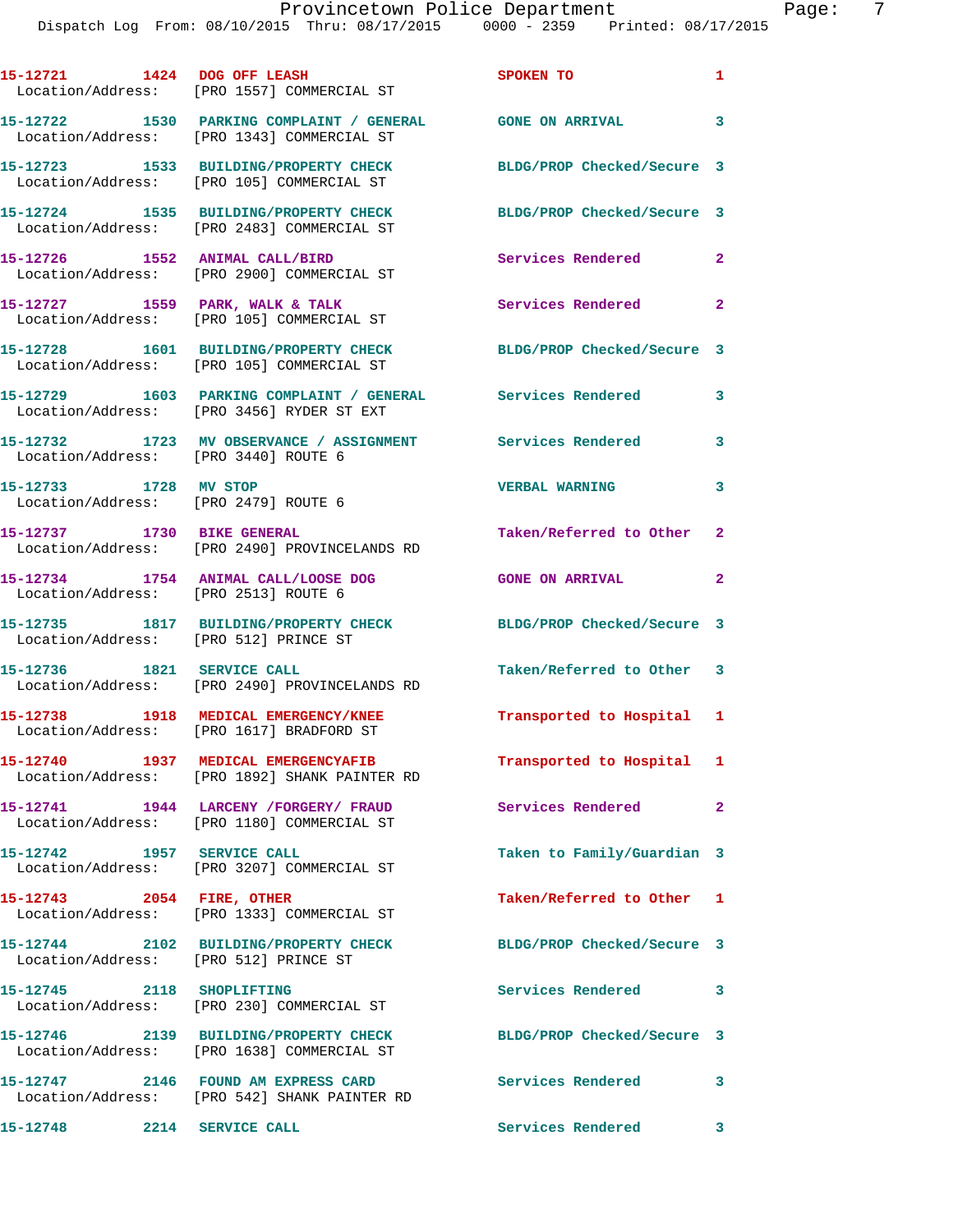|                                                    | Dispatch Log From: 08/10/2015 Thru: 08/17/2015 0000 - 2359 Printed: 08/17/2015                                    | Provincetown Police Department |              | Page: 8 |  |
|----------------------------------------------------|-------------------------------------------------------------------------------------------------------------------|--------------------------------|--------------|---------|--|
|                                                    | Location/Address: [PRO 146] COMMERCIAL ST                                                                         |                                |              |         |  |
|                                                    | 15-12749 2322 BUILDING/PROPERTY CHECK BLDG/PROP Checked/Secure 3<br>Location/Address: [PRO 1778] SHANK PAINTER RD |                                |              |         |  |
|                                                    | 15-12750 2322 BUILDING/PROPERTY CHECK BLDG/PROP Checked/Secure 3<br>Location/Address: [PRO 1989] COMMERCIAL ST    |                                |              |         |  |
| Location/Address: ROUTE 6 + SNAIL RD               | 15-12751 2331 MV OBSERVANCE / ASSIGNMENT Services Rendered 3                                                      |                                |              |         |  |
|                                                    | 15-12752 2336 MV OBSERVANCE / ASSIGNMENT Services Rendered<br>Location/Address: HOWLAND ST + BRADFORD ST          |                                | 3            |         |  |
| 15-12753 2340 MV STOP                              | Location/Address: HOWLAND ST + HARRY KEMP WAY                                                                     | VERBAL WARNING 3               |              |         |  |
|                                                    | 15-12754 2353 BUILDING/PROPERTY CHECK BLDG/PROP Checked/Secure 3<br>Location/Address: [PRO 1646] WINSLOW ST       |                                |              |         |  |
| 15-12755 2354 MV STOP<br>Location/Address: ROUTE 6 |                                                                                                                   | VERBAL WARNING 3               |              |         |  |
| For Date: $08/13/2015$ - Thursday                  |                                                                                                                   |                                |              |         |  |
| 15-12756 0003 LOBBY TRAFFIC                        | Location/Address: [PRO 542] SHANK PAINTER RD                                                                      | Services Rendered 2            |              | 24      |  |
|                                                    | 15-12757 0024 BUILDING/PROPERTY CHECK BLDG/PROP Checked/Secure 3<br>Location/Address: [PRO 105] COMMERCIAL ST     |                                |              |         |  |
|                                                    | 15-12759 0108 NOISE COMPLAINT<br>Location/Address: [PRO 1504] BRADFORD ST                                         | SPOKEN TO                      | 3            |         |  |
|                                                    | 15-12760 0153 BOAT/HARBORMASTER<br>Location/Address: [PRO 2543] MACMILLAN WHARF                                   | Taken/Referred to Other 2      |              |         |  |
|                                                    | 15-12762 0201 BUILDING/PROPERTY CHECK Services Rendered<br>Location/Address: [PRO 2490] PROVINCELANDS RD          |                                | $\mathbf{3}$ |         |  |
|                                                    | 15-12761 0211 BUILDING/PROPERTY CHECK BLDG/PROP Checked/Secure 3<br>Location/Address: [PRO 447] JEROME SMITH RD   |                                |              |         |  |
|                                                    | 15-12763 0215 BUILDING/PROPERTY CHECK BLDG/PROP Checked/Secure 3<br>Location/Address: [PRO 2206] COMMERCIAL ST    |                                |              |         |  |
| Location/Address: [PRO 512] PRINCE ST              | 15-12764 0256 BUILDING/PROPERTY CHECK BLDG/PROP Checked/Secure 3                                                  |                                |              |         |  |
|                                                    | 15-12765 0323 BUILDING/PROPERTY CHECK<br>Location/Address: [PRO 444] HIGH POLE HILL                               | BLDG/PROP Checked/Secure 3     |              |         |  |
|                                                    | 15-12766 0356 BUILDING/PROPERTY CHECK<br>Location/Address: [PRO 516] RACE POINT RD                                | BLDG/PROP Checked/Secure 3     |              |         |  |
|                                                    | 15-12767 0508 MEDICAL EMERGENCY<br>Location/Address: [PRO 3884] CENTRAL ST                                        | Transported to Hospital 1      |              |         |  |
|                                                    | 15-12768 0519 BUILDING/PROPERTY CHECK<br>Location/Address: [PRO 306] COMMERCIAL ST                                | BLDG/PROP Checked/Secure 3     |              |         |  |
|                                                    | 15-12769 0538 BUILDING/PROPERTY CHECK<br>Location/Address: [PRO 3259] MACMILLAN WHARF                             | Services Rendered 3            |              |         |  |
|                                                    | 15-12770 0606 BUILDING/PROPERTY CHECK BLDG/PROP Checked/Secure 3<br>Location/Address: [PRO 3609] COMMERCIAL ST    |                                |              |         |  |
|                                                    | 15-12771 0648 AIRPORT COVERAGE<br>Location/Address: [PRO 516] RACE POINT RD                                       | Services Rendered              | $\mathbf{2}$ |         |  |
|                                                    |                                                                                                                   |                                |              |         |  |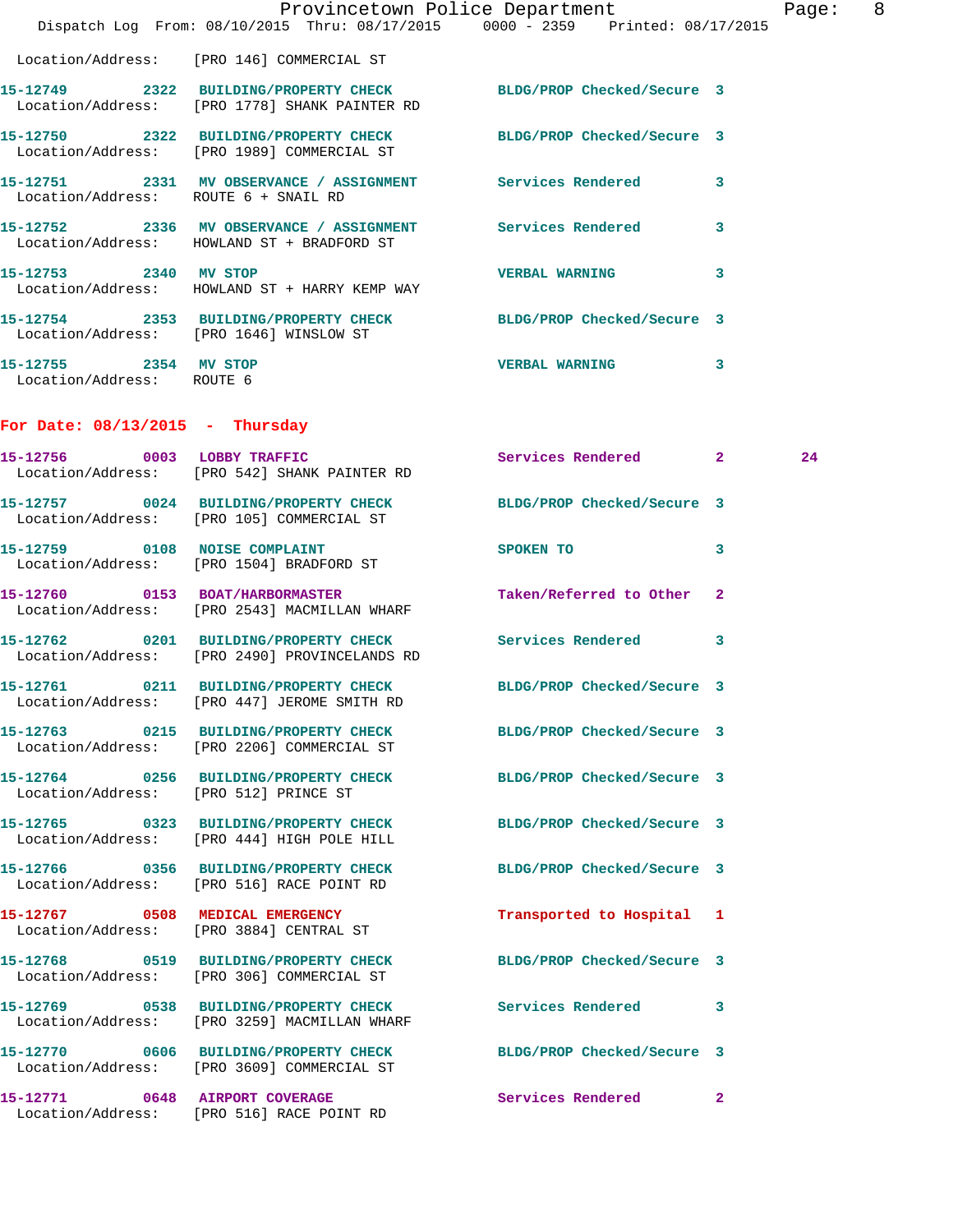|                                                         | Dispatch Log From: 08/10/2015 Thru: 08/17/2015 0000 - 2359 Printed: 08/17/2015                                | Provincetown Police Department |                         | Page: 9 |  |
|---------------------------------------------------------|---------------------------------------------------------------------------------------------------------------|--------------------------------|-------------------------|---------|--|
|                                                         | 15-12772 0916 WIRES DOWN<br>Location/Address: [PRO 605] COMMERCIAL ST                                         | Services Rendered 2            |                         |         |  |
|                                                         | 15-12773 1011 FOUND CA D.L.<br>Location: [PRO 3431] LOPES SQUARE                                              | Services Rendered 3            |                         |         |  |
| Location/Address: [PRO 2479] ROUTE 6                    | 15-12774 1017 MV COMPLAINT                                                                                    | Could Not Locate               | $\mathbf{2}$            |         |  |
|                                                         | 15-12775 1036 POSSIBLE SCAM<br>Location/Address: [PRO 542] SHANK PAINTER RD                                   | Services Rendered              | $\mathbf{2}$            |         |  |
|                                                         | 15-12776 1046 ASSIST AGENCY / MUTUAL AID Services Rendered 3<br>Location/Address: [PRO 516] RACE POINT RD     |                                |                         |         |  |
|                                                         | 15-12777 1049 ASSIST CITIZEN<br>Location/Address: [PRO 3263] SPINNAKER LN                                     | Services Rendered              | 3                       |         |  |
|                                                         | 15-12778 1052 MEDICAL EMERGENCY<br>Location/Address: [PRO 517] RACE POINT RD                                  | Transported to Hospital 1      |                         |         |  |
|                                                         | 15-12779 1131 PARKING COMPLAINT / GENERAL Services Rendered 3<br>Location/Address: [PRO 3073] BRADFORD ST     |                                |                         |         |  |
| 15-12780 1149 MV STOP                                   | Location/Address: [PRO 58] BRADFORD ST                                                                        | <b>VERBAL WARNING</b> 3        |                         |         |  |
|                                                         | 15-12781 1203 FOLLOW UP<br>Location/Address: [PRO 440] HARRY KEMP WAY                                         | Services Rendered              | $\mathbf{2}$            |         |  |
|                                                         | 15-12782 1303 ASSIST CITIZEN<br>Location/Address: [PRO 442] HARRY KEMP WAY                                    | Services Rendered 3            |                         |         |  |
|                                                         | 15-12784 1313 BUILDING/PROPERTY CHECK BLDG/PROP Checked/Secure 3<br>Location/Address: [PRO 105] COMMERCIAL ST |                                |                         |         |  |
| 15-12785 1326 MV ACCIDENT                               | Location/Address: [EAS] GOVERNOR PRENCE RD                                                                    | Taken/Referred to Other 1      |                         |         |  |
| 15-12786 1342 DISTURBANCE<br>Location/Address: PEARL ST |                                                                                                               | Services Rendered              | 1                       |         |  |
|                                                         | Location/Address: [PRO 3259] MACMILLAN WHARF                                                                  | Services Rendered              | 3                       |         |  |
| 15-12788 1437 AIRPRT COVERAGE                           | Location/Address: [PRO 516] RACE POINT RD                                                                     | Services Rendered              | 2                       |         |  |
|                                                         | 15-12789 1445 ANIMAL CALL/INJURED BIRD<br>Location/Address: [PRO 1638] COMMERCIAL ST                          | Taken/Referred to Other        | $\overline{\mathbf{2}}$ |         |  |
|                                                         |                                                                                                               |                                |                         |         |  |

15-12790 1531 FOLLOW UP **Services Rendered** 2 Location/Address: [PRO 542] SHANK PAINTER RD

Location/Address: [PRO 554] TREMONT ST

Location/Address: [PRO 2513] ROUTE 6

Location/Address: [PRO 2521] ROUTE 6

Location/Address: [PRO 1525] BREWSTER ST

Location/Address: [PRO 453] KILEY CT

**15-12795 1715 FOUND WALLET, DRIVER'S LICENSE Services Rendered 3** 

**15-12796 1727 MV STOP VERBAL WARNING 3**  Location/Address: [PRO 433] RYDER ST EXT

**15-12792 1654 MV OBSERVANCE / ASSIGNMENT Services Rendered 3** 

**15-12793 1702 MV STOP VERBAL WARNING 3** 

**15-12794 1708 MV VANDALISM SPOKEN TO 2** 

**15-12791 1554 FOLLOW UP Services Rendered 2**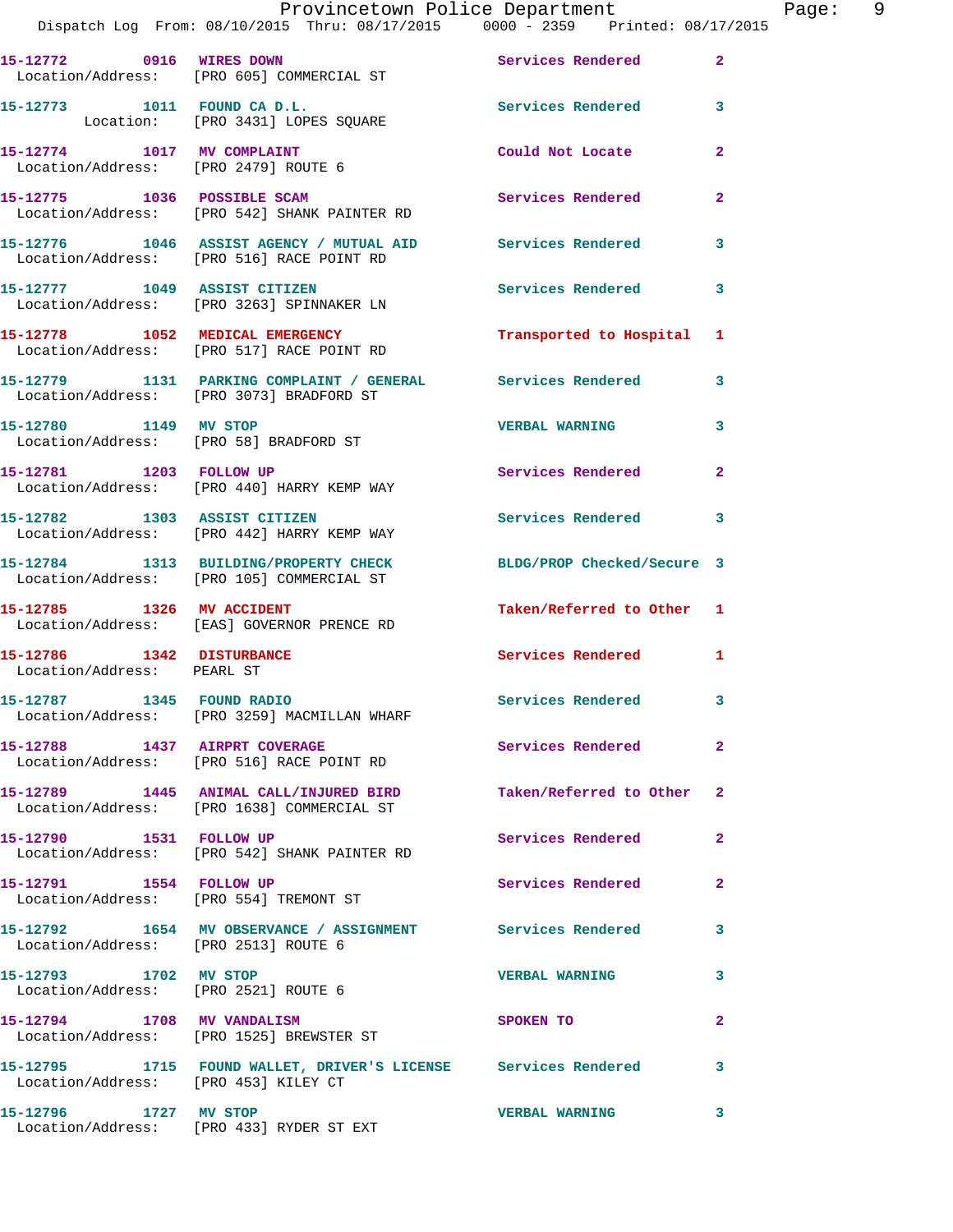|                                                                      | 15-12797 1737 PARK, WALK & TALK<br>Location/Address: [PRO 175] COMMERCIAL ST                             | Services Rendered 2        |                            |
|----------------------------------------------------------------------|----------------------------------------------------------------------------------------------------------|----------------------------|----------------------------|
|                                                                      | 15-12798 1747 MEDICAL EMERGENCY/EVAL<br>Location/Address: [PRO 542] SHANK PAINTER RD                     | Transported to Hospital 1  |                            |
| Location/Address: [PRO 571] ALDEN ST                                 | 15-12799 1755 BUILDING/PROPERTY CHECK                                                                    | BLDG/PROP Checked/Secure 3 |                            |
| 15-12800 1759 MV STOP                                                | Location/Address: [PRO 2518] ROUTE 6                                                                     | <b>VERBAL WARNING</b>      | $\overline{\phantom{a}}$ 3 |
|                                                                      | 15-12801 1807 BUILDING/PROPERTY CHECK<br>Location/Address: [PRO 519] RACE POINT RD                       | BLDG/PROP Checked/Secure 3 |                            |
| 15-12802 1812 MV STOP                                                | Location/Address: [PRO 3231] BRADFORD ST                                                                 | <b>VERBAL WARNING</b>      | $\mathbf{3}$               |
|                                                                      | 15-12803 1815 MEDICAL EMERGENCY/LACERATION Services Rendered<br>Location/Address: [PRO 2558] BRADFORD ST |                            | 1                          |
| 15-12804 1929 KEEP THE PEACE                                         | Location/Address: [PRO 433] RYDER ST EXT                                                                 | Peace Restored             | $\mathbf{2}$               |
|                                                                      | 15-12806 1947 MEDICAL EMERGENCY/HEART<br>Location/Address: SHANK PAINTER RD                              | Transported to Hospital 1  |                            |
|                                                                      | 15-12807 1950 MEDICAL EMERGENCY/TOOTH<br>Location/Address: [PRO 542] SHANK PAINTER RD                    | Services Rendered          | 1                          |
|                                                                      | 15-12808 2003 LOST WALLET<br>Location/Address: [PRO 3165] RACE POINT RD                                  | <b>Services Rendered</b>   | 3                          |
| 15-12809 2020 MV STOP                                                | Location/Address: [OT] JEROME SMITH RD + WINSLOW ST                                                      | <b>VERBAL WARNING</b>      | 3                          |
| 15-12810 2029 MV STOP                                                | Location/Address: [PRO 2519] ROUTE 6                                                                     | <b>VERBAL WARNING</b>      | 3                          |
| 15-12811 2032 THREATS                                                | Location/Address: [PRO 1174] WINTHROP ST                                                                 | SPOKEN TO                  | $\mathbf{2}$               |
| 15-12812 2101 MV COMPLAINT<br>Location/Address: [PRO 94] BRADFORD ST |                                                                                                          | Services Rendered 2        |                            |
| Location/Address: [PRO 16] BRADFORD ST                               | 15-12813 2129 BUILDING/PROPERTY CHECK                                                                    | BLDG/PROP Checked/Secure 3 |                            |
| 15-12814 2136 MV DISABLED                                            | Location/Address: COMMERCIAL ST + BERRY LN                                                               | Services Rendered          | $\mathbf{2}$               |
|                                                                      | 15-12815 2215 BUILDING/PROPERTY CHECK<br>Location/Address: [PRO 519] RACE POINT RD                       | BLDG/PROP Checked/Secure 3 |                            |
| 15-12816 2239 MV STOP                                                | Location/Address: STANDISH ST + COMMERCIAL ST                                                            | <b>VERBAL WARNING</b>      | 3                          |
| 15-12817 2245 FOLLOW UP                                              | Location/Address: [PRO 542] SHANK PAINTER RD                                                             | Services Rendered          | $\mathbf{2}$               |
| 15-12819 2338 MV STOP                                                | Location/Address: [PRO 1886] BRADFORD ST                                                                 | <b>VERBAL WARNING</b>      | 3                          |
|                                                                      | 15-12820 2354 BUILDING/PROPERTY CHECK<br>Location/Address: [PRO 488] MAYFLOWER AVE                       | BLDG/PROP Checked/Secure 3 |                            |
|                                                                      |                                                                                                          |                            |                            |

**For Date: 08/14/2015 - Friday**

**15-12818 0000 LOBBY TRAFFIC Services Rendered 2 22**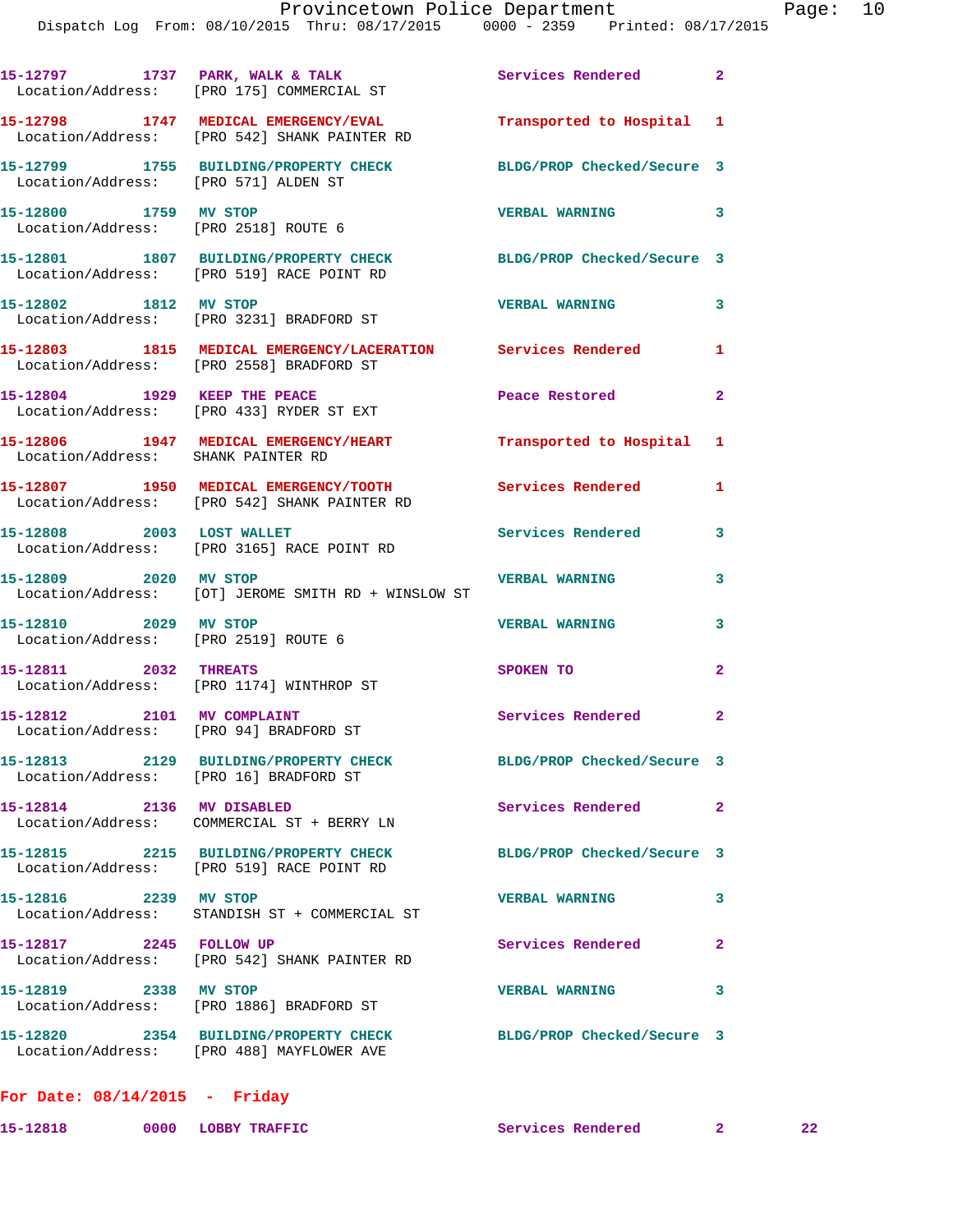|                                        | Provincetown Police Department<br>Dispatch Log From: 08/10/2015 Thru: 08/17/2015 0000 - 2359 Printed: 08/17/2015 |                            |                |
|----------------------------------------|------------------------------------------------------------------------------------------------------------------|----------------------------|----------------|
|                                        | Location/Address: [PRO 542] SHANK PAINTER RD                                                                     |                            |                |
|                                        | 15-12821 0000 MV OBSERVANCE / ASSIGNMENT<br>Location/Address: BRADFORD ST + HOWLAND ST                           | Services Rendered          | $\mathbf{3}$   |
| Location/Address: [PRO 569] WINSLOW ST | 15-12822 0001 BUILDING/PROPERTY CHECK                                                                            | BLDG/PROP Checked/Secure 3 |                |
|                                        | 15-12823 0012 MV OBSERVANCE / ASSIGNMENT<br>Location/Address: [PRO 3099] SHANK PAINTER RD                        | Services Rendered          | 3              |
|                                        | 15-12824 0013 BUILDING/PROPERTY CHECK<br>Location/Address: [PRO 1638] COMMERCIAL ST                              | BLDG/PROP Checked/Secure 3 |                |
| 15-12825 0015 MV STOP                  | Location/Address: [PRO 57] BRADFORD ST                                                                           | <b>VERBAL WARNING</b>      | 3              |
|                                        | 15-12826 0051 BUILDING/PROPERTY CHECK BLDG/PROP Checked/Secure 3<br>Location/Address: [PRO 440] HARRY KEMP WAY   |                            |                |
|                                        | 15-12828 0119 MV OBSERVANCE / ASSIGNMENT<br>Location/Address: BRADFORD ST + RYDER ST                             | Services Rendered 3        |                |
|                                        | 15-12829 0201 BUILDING/PROPERTY CHECK<br>Location/Address: [PRO 182] COMMERCIAL ST                               | BLDG/PROP Checked/Secure 3 |                |
| 15-12830 0227 NOISE COMPLAINT          | Location/Address: [PRO 1135] UPPER MILLER HILL RD                                                                | SPOKEN TO                  | 3              |
|                                        | 15-12831 0250 BUILDING/PROPERTY CHECK<br>Location/Address: [PRO 1780] JOHNSON ST                                 | BLDG/PROP Checked/Secure 3 |                |
| 15-12832 0308 ASSIST CITIZEN           | Location/Address: [PRO 2520] PRINCE ST                                                                           | Services Rendered          | 3              |
|                                        | 15-12833 0428 BUILDING/PROPERTY CHECK<br>Location/Address: [PRO 1638] COMMERCIAL ST                              | BLDG/PROP Checked/Secure 3 |                |
|                                        | 15-12834 0516 BUILDING/PROPERTY CHECK<br>Location/Address: [PRO 530] SHANK PAINTER RD                            | BLDG/PROP Checked/Secure 3 |                |
|                                        | 15-12835 0527 BUILDING/PROPERTY CHECK BLDG/PROP Checked/Secure 3<br>Location/Address: [PRO 3489] COMMERCIAL ST   |                            |                |
| Location/Address: [PRO 3440] ROUTE 6   | 15-12837 0547 MV OBSERVANCE / ASSIGNMENT Services Rendered                                                       |                            | 3              |
|                                        | 15-12836 0549 BUILDING/PROPERTY CHECK<br>Location/Address: [PRO 2206] COMMERCIAL ST                              | Services Rendered          | 3              |
| Location/Address: [PRO 554] TREMONT ST | 15-12838 0625 BUILDING/PROPERTY CHECK BLDG/PROP Checked/Secure 3                                                 |                            |                |
|                                        | 15-12839 0800 ANIMAL CALL/FOX<br>Location/Address: [PRO 363] COMMERCIAL ST                                       | SPOKEN TO                  | $\overline{2}$ |
| Location/Address: PEARL ST             | 15-12840 0836 ANIMAL CALL/FOX                                                                                    | Services Rendered          | $\mathbf{2}$   |
|                                        | 15-12841 0925 BUILDING/PROPERTY CHECK<br>Location/Address: [PRO 3430] COMMERCIAL ST                              | <b>Services Rendered</b>   | 3              |
| Location/Address: SHANK PAINTER RD     | 15-12843 0952 MV OBSERVANCE / ASSIGNMENT                                                                         | No Action Required         | 3              |
| 15-12844 0957 TRESPASS                 | Location/Address: [PRO 3033] COMMERCIAL ST                                                                       | SPOKEN TO                  | $\overline{2}$ |
| 15-12845 1002 FOUND NH D.L.            | Location/Address: [PRO 542] SHANK PAINTER RD                                                                     | Services Rendered          | 3              |

Page: 11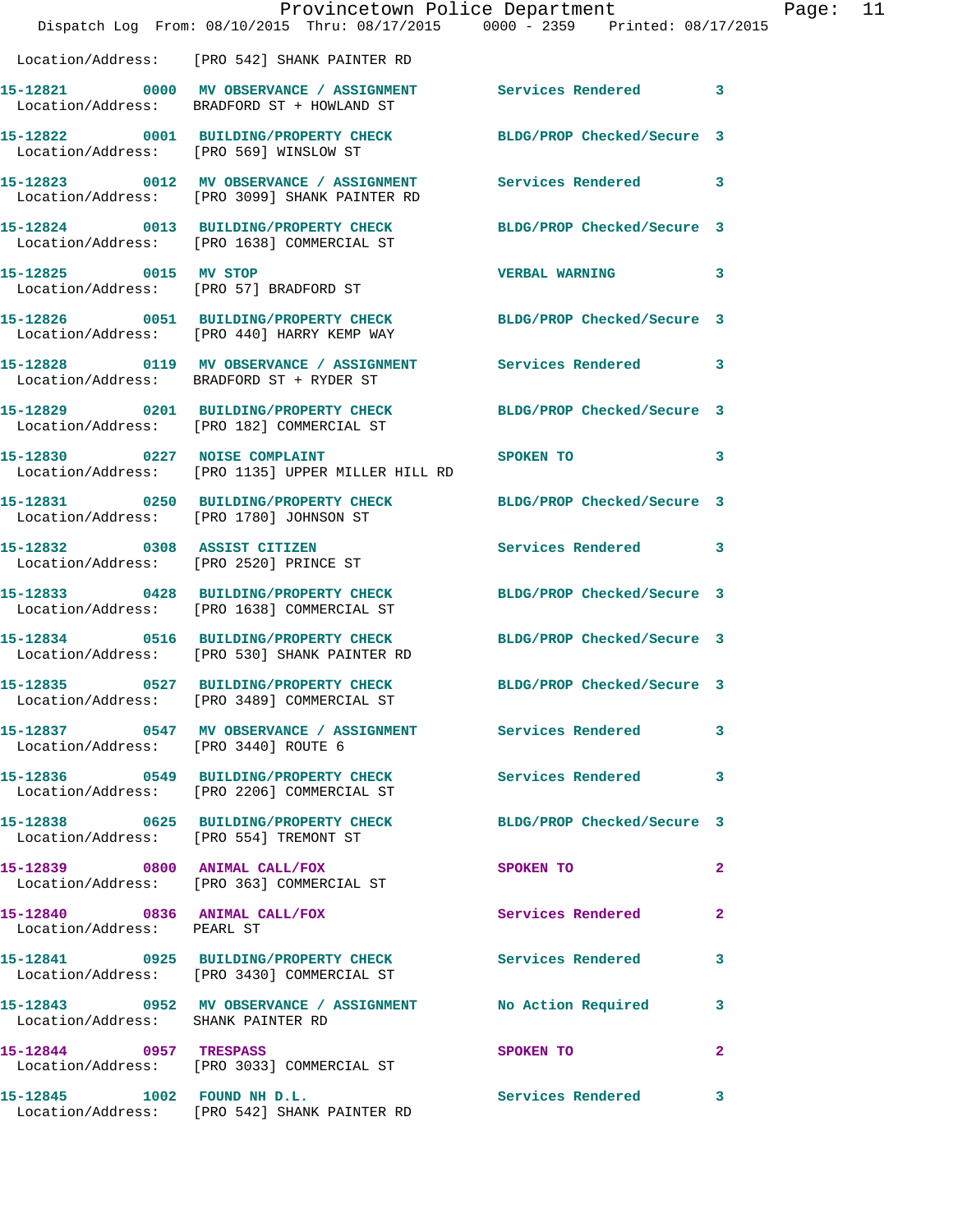|                              |                                                                                                                        | Provincetown Police Department<br>Dispatch Log From: 08/10/2015 Thru: 08/17/2015 0000 - 2359 Printed: 08/17/2015 | Page: 12       |  |
|------------------------------|------------------------------------------------------------------------------------------------------------------------|------------------------------------------------------------------------------------------------------------------|----------------|--|
|                              |                                                                                                                        |                                                                                                                  |                |  |
|                              | 15-12847 1013 PARKING COMPLAINT / GENERAL Citation/Warning Issued 3<br>Location/Address: [PRO 3259] MACMILLAN WHARF    |                                                                                                                  |                |  |
|                              | 15-12846 1014 PARKING COMPLAINT / GENERAL GONE ON ARRIVAL 3<br>Location/Address: [PRO 2778] COMMERCIAL ST              |                                                                                                                  |                |  |
|                              | 15-12848 1015 ANIMAL CALL<br>Location/Address: [PRO 1558] CONANT ST                                                    | Services Rendered 2                                                                                              |                |  |
|                              | 15-12849   1017   BUILDING/PROPERTY CHECK   BLDG/PROP Checked/Secure   3<br>Location/Address: [PRO 2500] COMMERCIAL ST |                                                                                                                  |                |  |
|                              | 15-12850 1018 PARK, WALK & TALK<br>Location/Address: [PRO 285] COMMERCIAL ST                                           | Services Rendered 2                                                                                              |                |  |
|                              | 15-12851 1022 D.O.T.<br>Location/Address: [PRO 3966] SHANK PAINTER RD                                                  | Transported to Hospital 1                                                                                        | $\overline{2}$ |  |
|                              | 15-12858 1100 LANDLORD/TENANT<br>Location/Address: [PRO 361] COMMERCIAL ST                                             | SPOKEN TO<br>$\overline{2}$                                                                                      |                |  |
|                              | 15-12853 1102 PARKING COMPLAINT / GENERAL Citation/Warning Issued 3<br>Location/Address: [PRO 3456] RYDER ST EXT       |                                                                                                                  |                |  |
|                              | 15-12854 1127 DISTURBANCE<br>Location/Address: [PRO 182] COMMERCIAL ST                                                 | Peace Restored 1                                                                                                 |                |  |
|                              | 15-12855 1139 MEDICAL EMERGENCY/WALK IN Services Rendered<br>Location/Address: [PRO 1892] SHANK PAINTER RD             | 1                                                                                                                |                |  |
|                              | 15-12856 1140 ANIMAL CALL/RACCOON Services Rendered 2<br>Location/Address: [PRO 2929] HOWLAND ST                       |                                                                                                                  |                |  |
|                              | 15-12857 1156 WELL BEING CHECK<br>Location/Address: [PRO 442] HARRY KEMP WAY                                           | Services Rendered 3                                                                                              |                |  |
| Refer To Accident: 15-43-AC  | 15-12859 1250 BIKE ACCIDENT<br>Location/Address: [PRO 1887] BRADFORD ST                                                | Transported to Hospital 2                                                                                        | 5              |  |
|                              | 15-12860 1254 SHOP LIFTER<br>Location/Address: [PRO 3296] SHANK PAINTER RD                                             | SPOKEN TO<br>$\mathbf{2}$                                                                                        |                |  |
|                              | 15-12861 1308 DISTURBANCE<br>Location/Address: DYER ST + COMMERCIAL ST                                                 | Peace Restored<br>1                                                                                              |                |  |
|                              | 15-12862 1311 PARK, WALK & TALK<br>Location/Address: [PRO 537] SHANK PAINTER RD                                        | <b>Services Rendered</b><br>$\overline{2}$                                                                       |                |  |
| 15-12863 1411 SUSPICIOUS M/V | Location/Address: SHANK PAINTER RD + ROUTE 6                                                                           | Services Rendered<br>$\mathbf{2}$                                                                                |                |  |
| 15-12864 1417 DISTURBANCE    | Location/Address: [PRO 3296] SHANK PAINTER RD                                                                          | <b>Services Rendered</b><br>1                                                                                    |                |  |
|                              | 15-12865 1526 PARK, WALK & TALK<br>Location/Address: [PRO 182] COMMERCIAL ST                                           | Services Rendered<br>$\mathbf{2}$                                                                                |                |  |
|                              | 15-12866 1546 EMERGENCY GENERATOR TEST                                                                                 | No Action Required<br>3                                                                                          |                |  |
|                              | 15-12867 1614 POSSIBLE STOLEN M/V<br>Location/Address: [PRO 2490] PROVINCELANDS RD                                     | Taken/Referred to Other<br>$\mathbf{2}$                                                                          |                |  |
| 15-12868 1636 MV ACCIDENT    | Location/Address: [PRO 3000] COMMERCIAL ST                                                                             | Services Rendered<br>1                                                                                           |                |  |
|                              | Location/Address: [PRO 1561] CONANT ST                                                                                 | 15-12873 1700 ANIMAL CALL/FOX TRAPPED Services Rendered 2                                                        | 1              |  |
| 15-12870 1808 ASSIST CITIZEN | Location/Address: [PRO 542] SHANK PAINTER RD                                                                           | Services Rendered 3                                                                                              |                |  |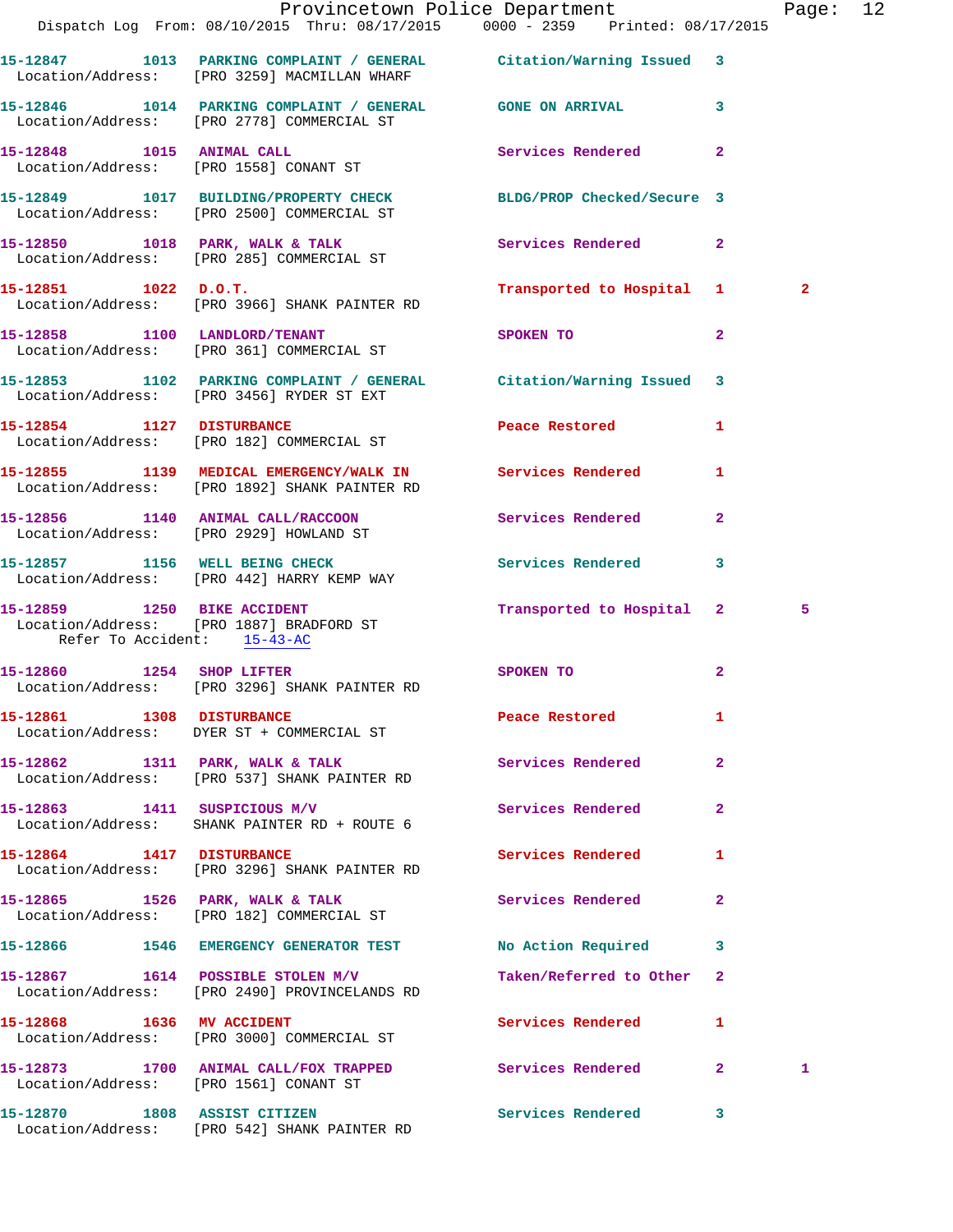## Provincetown Police Department Page: 13

Dispatch Log From: 08/10/2015 Thru: 08/17/2015 0000 - 2359 Printed: 08/17/2015

| Location/Address: COMMERCIAL ST                           | 15-12871 1840 LOST BLACK IPHONE CASE Services Rendered 3                                                       |                            |                |    |
|-----------------------------------------------------------|----------------------------------------------------------------------------------------------------------------|----------------------------|----------------|----|
|                                                           | 15-12872 1856 LOST ORANGE PURSE<br>Location/Address: [PRO 542] SHANK PAINTER RD                                | Services Rendered          | 3              |    |
|                                                           | 15-12874 2008 PARK, WALK & TALK 2008 2008 PARK, 2008 2014<br>Location/Address: [PRO 105] COMMERCIAL ST         |                            | $\mathbf{2}$   |    |
|                                                           | 15-12875 2012 MEDICAL EMERGENCY/DEHYDRATED PATIENT REFUSAL<br>Location/Address: [PRO 3339] OFF CONWELL ST      |                            | 1              |    |
|                                                           | 15-12876 2046 MEDICAL EMERGENCY/FALL 2014 PATIENT REFUSAL<br>Location/Address: [PRO 628] COMMERCIAL ST         |                            | 1              |    |
|                                                           | 15-12877 2054 MEDICAL EMERGENCY/CODE 99 Transported to Hospital 1<br>Location/Address: [PRO 248] COMMERCIAL ST |                            |                |    |
|                                                           | 15-12878 2113 SERVICE CALL<br>Location/Address: RYDER ST + COMMERCIAL ST                                       | Services Rendered 3        |                |    |
| 15-12879 2118 SERVICE CALL                                | Location/Address: [PRO 1892] SHANK PAINTER RD                                                                  | Services Rendered 3        |                |    |
|                                                           | 15-12880 2157 BUILDING/PROPERTY CHECK BLDG/PROP Checked/Secure 3<br>Location/Address: [PRO 1638] COMMERCIAL ST |                            |                |    |
|                                                           | 15-12881 2227 FOUND CREDIT CARD<br>Location/Address: [PRO 542] SHANK PAINTER RD                                | <b>Services Rendered</b>   | 3              |    |
| 15-12882 2245 WIRES DOWN                                  | Location/Address: [PRO 1415] PEARL ST                                                                          | <b>Services Rendered</b>   | $\overline{2}$ |    |
| 15-12883 2346 DISORDERLY                                  | Location/Address: [PRO 208] COMMERCIAL ST                                                                      | <b>Services Rendered</b>   | $\mathbf{2}$   |    |
| 15-12884 2356 MV ACCIDENT                                 | Location/Address: [PRO 2436] CENTER ST                                                                         | Services Rendered 1        |                |    |
| For Date: $08/15/2015$ - Saturday                         |                                                                                                                |                            |                |    |
| 15-12885 0002 NOISE COMPLAINT                             | Location/Address: [PRO 711] BRADFORD ST                                                                        | Services Rendered 3        |                |    |
|                                                           | 15-12886 0016 BUILDING/PROPERTY CHECK<br>Location/Address: [PRO 444] HIGH POLE HILL                            | BLDG/PROP Checked/Secure 3 |                |    |
|                                                           | 15-12887 0017 MEDICAL EMERGENCY<br>Location/Address: COURT ST + BRADFORD ST                                    | Transported to Hospital 1  |                |    |
| Location/Address: [PRO 446] HOWLAND ST                    | 15-12888 0019 BUILDING/PROPERTY CHECK                                                                          | BLDG/PROP Checked/Secure 3 |                |    |
| 15-12889 0025 MV HIT & RUN<br>Refer To Accident: 15-44-AC | Location/Address: [PRO 1098] SCHUELER BLVD                                                                     | Services Rendered          | 2              |    |
| 15-12890 0040 DISORDERLY                                  | Location/Address: [PRO 208] COMMERCIAL ST                                                                      | <b>Services Rendered</b>   | $\mathbf{2}$   |    |
| 15-12891 0059 LOBBY TRAFFIC                               | Location/Address: [PRO 542] SHANK PAINTER RD                                                                   | Services Rendered          | $\mathbf{2}$   | 14 |

**15-12892 0101 NOISE COMPLAINT Unfounded 3**  Location/Address: BRADFORD ST

**15-12894 0131 MEDICAL EMERGENCY Transported to Hospital 1**  Location/Address: [PRO 1721] CENTRAL ST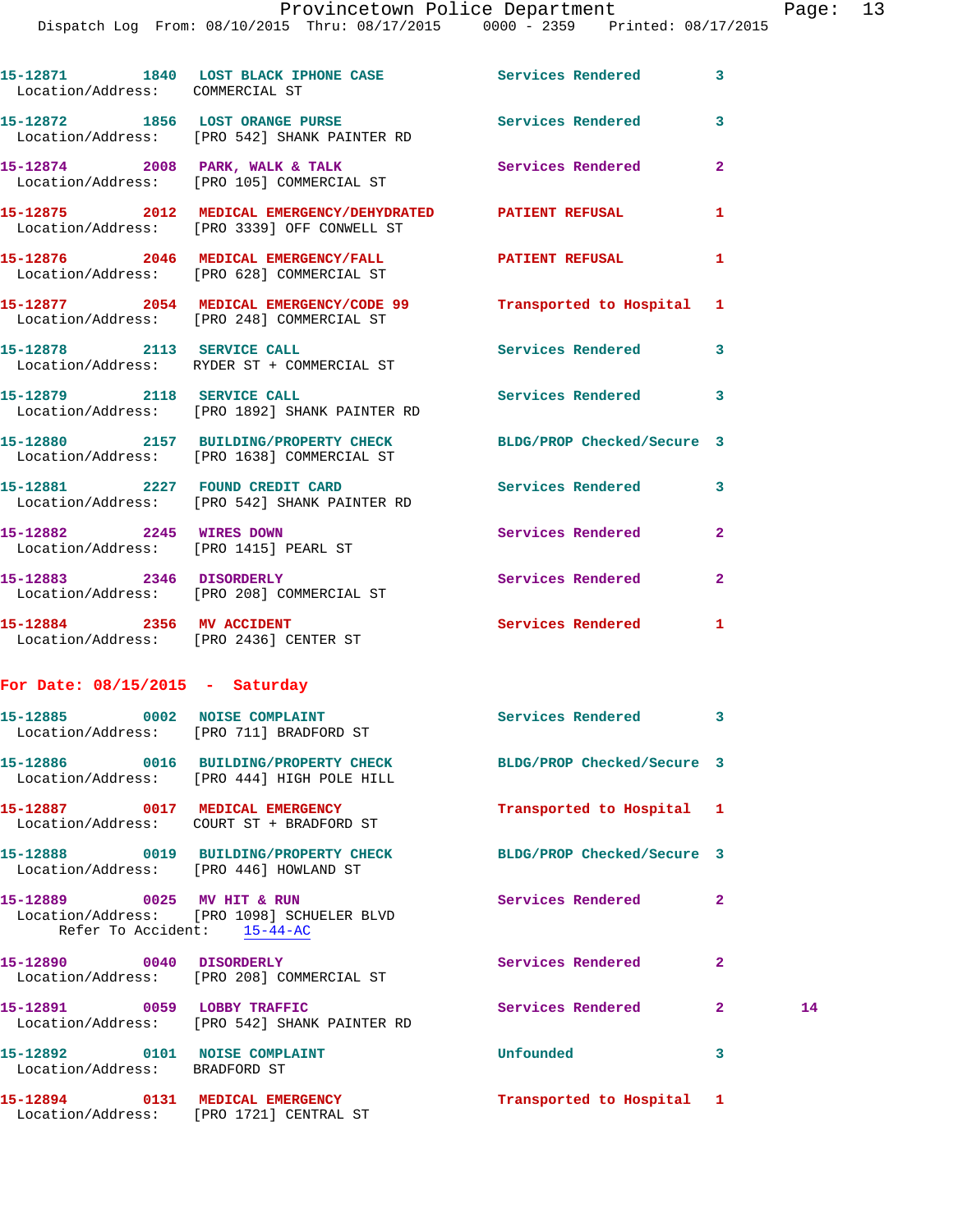|                                       | Dispatch Log From: 08/10/2015 Thru: 08/17/2015 0000 - 2359 Printed: 08/17/2015                                       | Provincetown Police Department |              | Page: 14 |  |
|---------------------------------------|----------------------------------------------------------------------------------------------------------------------|--------------------------------|--------------|----------|--|
|                                       | 15-12895 0152 MEDICAL EMERGENCY <b>EXERGENER PATIENT REFUSAL</b> 1<br>Location/Address: [PRO 2977] COMMERCIAL ST     |                                |              |          |  |
| 15-12897 0207 LOST PHONE              | Location/Address: [PRO 3260] BRADFORD ST EXT                                                                         | Taken/Referred to Other 3      |              | 1        |  |
|                                       | 15-12898 0224 MV STOP<br>Location/Address: CONWELL ST + CEMETERY RD                                                  | <b>VERBAL WARNING</b>          | 3            |          |  |
| 15-12899 0225 MV STOP                 | Location/Address: JOHNSON ST + BRADFORD ST                                                                           | <b>VERBAL WARNING</b>          | 3            |          |  |
|                                       | 15-12900 0231 MV STOP<br>Location/Address: [PRO 3004] BRADFORD ST                                                    | <b>VERBAL WARNING</b>          | 3            |          |  |
|                                       | 15-12901 0238 SUSPICIOUS ACTIVITY<br>Location/Address: [PRO 526] RYDER ST EXT                                        | Unfounded                      | $\mathbf{2}$ |          |  |
|                                       | 15-12902 0257 NOISE COMPLAINT<br>Location/Address: [PRO 2492] WINSLOW ST                                             | Services Rendered 3            |              |          |  |
|                                       | 15-12904 0542 BUILDING/PROPERTY CHECK BLDG/PROP Checked/Secure 3<br>Location/Address: [PRO 1638] COMMERCIAL ST       |                                |              |          |  |
|                                       | 15-12905 0549 BUILDING/PROPERTY CHECK Services Rendered 3<br>Location/Address: [PRO 2977] COMMERCIAL ST              |                                |              |          |  |
| Refer To Accident: 15-44-AC           | 15-12906 0554 FOLLOW UP<br>Location/Address: [PRO 2098] SCHUELER BLVD                                                | Services Rendered 2            |              |          |  |
|                                       | 15-12907 0610 ALARM - GENERAL<br>Location/Address: [PRO 440] HARRY KEMP WAY                                          | False Alarm                    | $\mathbf{1}$ |          |  |
|                                       | 15-12908 0715 CITATION ISSUED/UNATTENDED Citation/Warning Issued 2<br>Location/Address: [PRO 106] COMMERCIAL ST      |                                |              | 1        |  |
| 15-12909 0737 VERBAL SPEED            | Location/Address: [PRO 1882] SHANK PAINTER RD                                                                        | <b>VERBAL WARNING</b>          | $\mathbf{3}$ |          |  |
|                                       | 15-12910 0745 BUILDING/PROPERTY CHECK BLDG/PROP Checked/Secure 3<br>Location/Address: [PRO 3259] MACMILLAN WHARF     |                                |              |          |  |
|                                       | 15-12911 0759 BUILDING/PROPERTY CHECK BLDG/PROP Checked/Secure 3<br>Location/Address: [PRO 2500] COMMERCIAL ST       |                                |              |          |  |
| Location/Address: [PRO 3078] ALDEN ST | 15-12912 0810 CITATION FAIL TO STOP                                                                                  | Citation/Warning Issued 3      |              |          |  |
| 15-12913 0902 PARKED RV               | Location/Address: [PRO 2512] JEROME SMITH RD                                                                         | VERBAL WARNING 2               |              |          |  |
|                                       | 15-12914 0917 SHORTNESS OF BREATH/TRANSPORT<br>Location/Address: [PRO 440] HARRY KEMP WAY                            | Transported to Hospital 1      |              |          |  |
| 15-12915 0931 FOX CAGE                | Location/Address: [PRO 30] BRADFORD ST                                                                               | Services Rendered 2            |              |          |  |
| Location/Address: DYER ST             | 15-12916 0933 WRITTEN WARNING/FAIL TO STOP Citation/Warning Issued 3                                                 |                                |              |          |  |
|                                       | 15-12917 1014 OPEN CONTAINER<br>Location/Address: [PRO 105] COMMERCIAL ST                                            | <b>VERBAL WARNING</b>          | $\mathbf{2}$ |          |  |
|                                       | 15-12918   1021   BUILDING/PROPERTY CHECK   BLDG/PROP Checked/Secure   3<br>Location/Address: [PRO 526] RYDER ST EXT |                                |              |          |  |
|                                       | 15-12919 1026 KEYS LOCKED IN M/V<br>Location/Address: [PRO 542] SHANK PAINTER RD                                     | Services Rendered 3            |              |          |  |
|                                       | 15-12920 1036 TRAFFIC STOP/NO ACTION No Action Required 3                                                            |                                |              |          |  |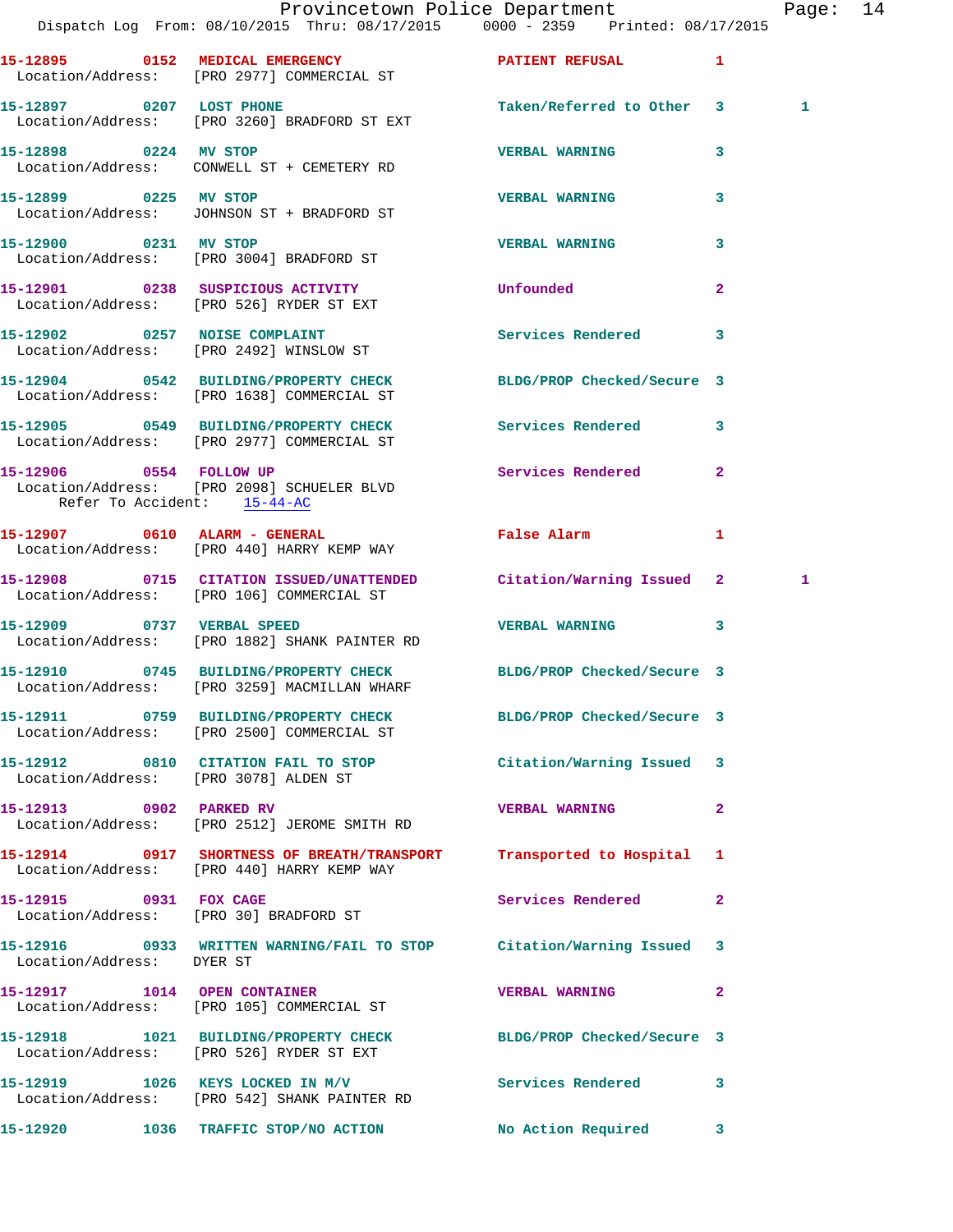|                                      | Dispatch Log From: 08/10/2015 Thru: 08/17/2015 0000 - 2359 Printed: 08/17/2015                                 | Provincetown Police Department | Page: 15       |
|--------------------------------------|----------------------------------------------------------------------------------------------------------------|--------------------------------|----------------|
|                                      |                                                                                                                |                                |                |
|                                      | Location/Address: [PRO 3259] MACMILLAN WHARF                                                                   |                                |                |
|                                      | 15-12921 1039 VERBAL/FAIL TO STOP THE VERBAL WARNING 3<br>Location/Address: [PRO 3259] MACMILLAN WHARF         |                                |                |
|                                      | 15-12923 1105 LOOSE PIT BULL<br>Location/Address: [PRO 2543] MACMILLAN WHARF                                   | SPOKEN TO                      | $\overline{2}$ |
|                                      | 15-12922 1106 VERBAL/FAIL TO STOP TERBAL WARNING<br>Location/Address: [PRO 2818] CONWELL ST                    |                                | 3              |
|                                      | 15-12924 1123 PARK, WALK & TALK 1988 Services Rendered<br>Location/Address: [PRO 105] COMMERCIAL ST            |                                | $\mathbf{2}$   |
|                                      | 15-12925 1126 911 ABANDONED/HANG-UP Services Rendered 1<br>Location/Address: [PRO 1332] COMMERCIAL ST          |                                |                |
|                                      | 15-12926 1143 PARK, WALK & TALK Services Rendered Execution Address: [PRO 3222] ALDEN ST                       |                                | $\mathbf{2}$   |
|                                      | 15-12927 1204 PARKED MV COMPLAINT<br>Location/Address: [PRO 2539] RYDER ST EXT                                 | Services Rendered              | $\mathbf{2}$   |
| Location/Address: [PRO 3287] ROUTE 6 | 15-12928 1230 BUILDING/PROPERTY CHECK BLDG/PROP Checked/Secure 3                                               |                                |                |
|                                      | 15-12929 1248 HARASSMENT COMPLAINT<br>Location/Address: [PRO 3448] BRADFORD ST                                 | <b>SPOKEN TO</b>               | $\mathbf{2}$   |
|                                      | 15-12930 1255 TRESPASS NOTICE GIVEN<br>Location/Address: [PRO 516] RACE POINT RD                               | <b>VERBAL WARNING</b>          | $\mathbf{2}$   |
|                                      | 15-12931 1259 COMPLAINT - STREET PERFORMERS GONE ON ARRIVAL<br>Location/Address: [PRO 279] COMMERCIAL ST       |                                | 3              |
|                                      | 15-12932 1343 LOST WALLET<br>Location/Address: [PRO 3437] MONTELLO ST                                          | Services Rendered 3            |                |
|                                      | 15-12934 1406 FOUND DRIVER'S LICENSE 5 Services Rendered 3<br>Location/Address: [PRO 234] COMMERCIAL ST        |                                |                |
|                                      | 15-12935 1409 BUILDING/PROPERTY CHECK BLDG/PROP Checked/Secure 3<br>Location/Address: [PRO 105] COMMERCIAL ST  |                                |                |
|                                      | 15-12936 1414 BUILDING/PROPERTY CHECK BLDG/PROP Checked/Secure 3<br>Location/Address: [PRO 2500] COMMERCIAL ST |                                |                |
|                                      | 15-12938 1522 PARK, WALK & TALK<br>Location/Address: [PRO 208] COMMERCIAL ST                                   | Services Rendered 2            |                |
|                                      | 15-12939 1539 MEDICAL EMERGENCY<br>Location/Address: [PRO 2490] PROVINCELANDS RD                               | Transported to Hospital 1      |                |
|                                      | 15-12940 1717 MEDICAL EMERGENCY<br>Location/Address: [PRO 440] HARRY KEMP WAY                                  | Transported to Hospital 1      |                |
|                                      | 15-12941 1748 PARK, WALK & TALK<br>Location/Address: [PRO 105] COMMERCIAL ST                                   | Services Rendered              | $\mathbf{2}$   |
|                                      | 15-12943 1809 COMPLAINT<br>Location/Address: [PRO 516] RACE POINT RD                                           | Services Rendered 3            |                |
|                                      | 15-12944 1822 MV ACCIDENT/MINOR<br>Location/Address: PLEASANT ST + BRADFORD ST                                 | Services Rendered 1            |                |
| Location/Address: [PRO 571] ALDEN ST | 15-12945 1857 BUILDING/PROPERTY CHECK BLDG/PROP Checked/Secure 3                                               |                                |                |
| 15-12946 1914 MV STOP                | Location/Address: HARRY KEMP WAY + CONWELL ST                                                                  | <b>VERBAL WARNING</b>          | 3              |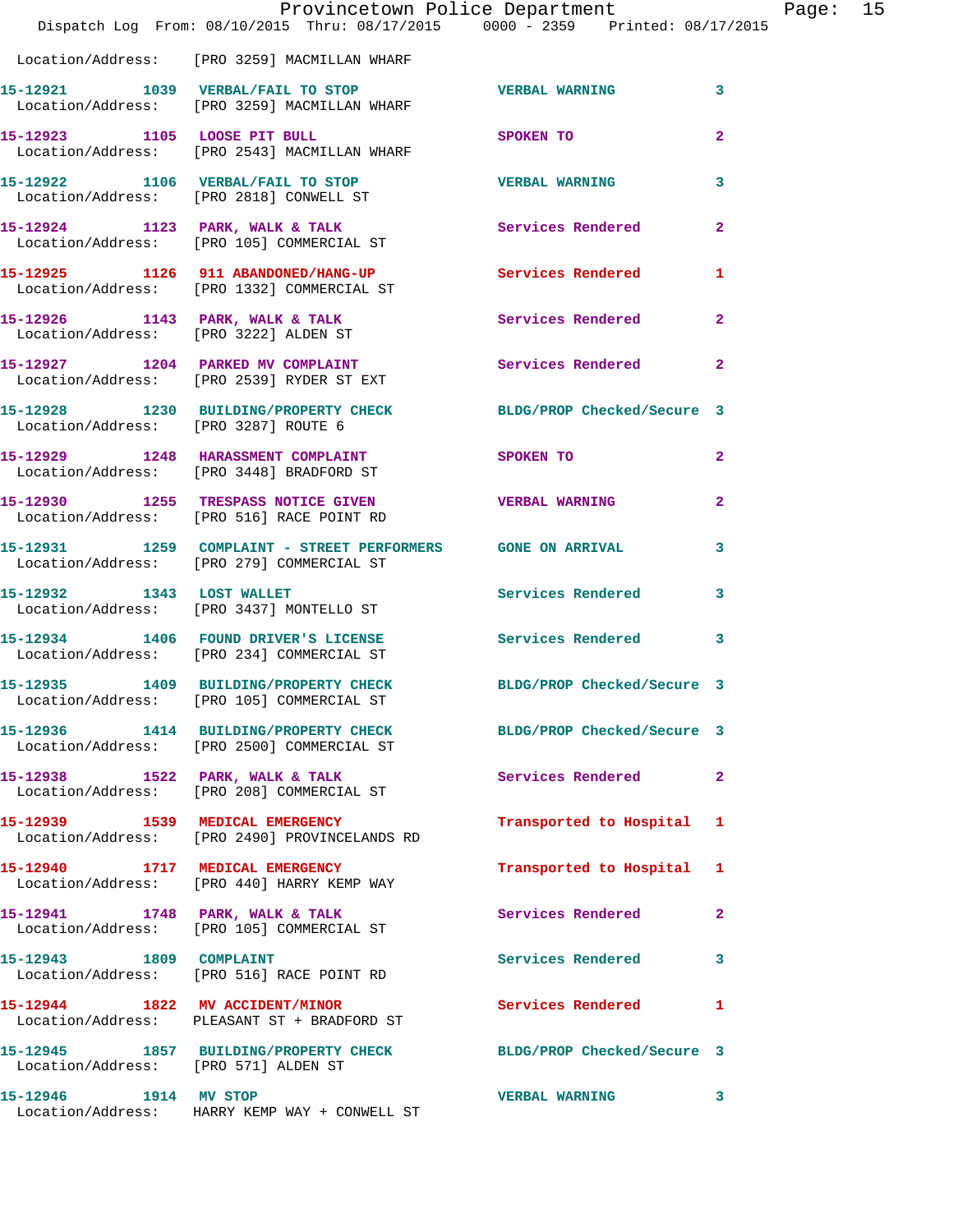|                                                               | Dispatch Log From: 08/10/2015 Thru: 08/17/2015 0000 - 2359 Printed: 08/17/2015                                 | Provincetown Police Department         | Page: 16 |  |
|---------------------------------------------------------------|----------------------------------------------------------------------------------------------------------------|----------------------------------------|----------|--|
|                                                               | 15-12947 1918 PARKING COMPLAINT / GENERAL Services Rendered 3<br>Location/Address: [PRO 3004] BRADFORD ST      |                                        |          |  |
|                                                               | 15-12948 1935 HARASSMENT<br>Location/Address: [PRO 1388] JOHNSON ST                                            | SPOKEN TO 2                            |          |  |
|                                                               | 15-12959 2003 BUILDING/PROPERTY CHECK BLDG/PROP Checked/Secure 3<br>Location/Address: [PRO 500] OAK DR         |                                        |          |  |
|                                                               | 15-12949 2007 BUILDING/PROPERTY CHECK BLDG/PROP Checked/Secure 3<br>Location/Address: [PRO 519] RACE POINT RD  |                                        |          |  |
|                                                               | 15-12950 2042 ANIMAL CALL<br>Location/Address: [PRO 1710] CONANT ST                                            | Services Rendered 2                    |          |  |
| Location/Address: [PRO 2518] ROUTE 6                          | 15-12951 2058 MV STOP                                                                                          | VERBAL WARNING 3                       |          |  |
| 15-12952 2102 GENERAL INFO                                    |                                                                                                                | Services Rendered 3                    |          |  |
| 15-12953 2120 MV STOP                                         | Location/Address: [PRO 2518] ROUTE 6                                                                           | <b>VERBAL WARNING</b><br>3             |          |  |
| 15-12954 2127 MV STOP<br>Location/Address: [PRO 2518] ROUTE 6 |                                                                                                                | <b>VERBAL WARNING</b><br>3             |          |  |
| Location/Address: CONWELL ST                                  | 15-12956 2130 MV OBSERVANCE / ASSIGNMENT Services Rendered 3                                                   |                                        |          |  |
|                                                               | 15-12955 2145 LOST BLUE BAD<br>Location/Address: [PRO 542] SHANK PAINTER RD                                    | Services Rendered 3                    |          |  |
|                                                               | 15-12957 2204 ALARM - FIRE<br>Location/Address: [PRO 1265] COMMERCIAL ST                                       | <b>False Alarm</b><br>1                |          |  |
| 15-12958 2229 LOBBY TRAFFIC                                   | Location/Address: [PRO 542] SHANK PAINTER RD                                                                   | Services Rendered 3                    | 35       |  |
|                                                               | 15-12962 2315 MV OBSERVANCE / ASSIGNMENT Services Rendered 3<br>Location/Address: BRADFORD ST + HOWLAND ST     |                                        |          |  |
| 15-12960 2322 MV STOP                                         | Location/Address: [PRO 57] BRADFORD ST                                                                         | <b>VERBAL WARNING</b> 3                |          |  |
|                                                               | 15-12961 2328 BUILDING/PROPERTY CHECK BLDG/PROP Checked/Secure 3<br>Location/Address: [PRO 440] HARRY KEMP WAY |                                        |          |  |
|                                                               | 15-12963 2343 FOUND SINGLE KEY<br>Location/Address: [PRO 2483] COMMERCIAL ST                                   | Services Rendered 3                    |          |  |
| 15-12964 2349 MV STOP                                         | Location/Address: BRADFORD ST + MILLER HILL RD                                                                 | <b>VERBAL WARNING</b><br>3             |          |  |
| For Date: $08/16/2015$ - Sunday                               |                                                                                                                |                                        |          |  |
|                                                               | $15 - 12967$ 0011 ASSAULT<br>Location/Address: [PRO 3726] CARVER ST                                            | <b>GONE ON ARRIVAL</b><br>$\mathbf{1}$ |          |  |
|                                                               | 15-12968 0012 MEDICAL EMERGENCY<br>Location/Address: [PRO 3726] CARVER ST                                      | PATIENT REFUSAL<br>$\mathbf{1}$        |          |  |
|                                                               | 15-12970 0028 BAR CHECK<br>Location/Address: [PRO 3236] COMMERCIAL ST                                          | LICENSING/NO ACTION<br>$\mathbf{2}$    |          |  |
|                                                               | 15-12971 0028 BAR CHECK<br>Location/Address: [PRO 3276] COMMERCIAL ST                                          | LICENSING/NO ACTION 2                  |          |  |
|                                                               | 15-12972 0041 PARK, WALK & TALK<br>Location/Address: [PRO 105] COMMERCIAL ST                                   | No Action Required 2                   |          |  |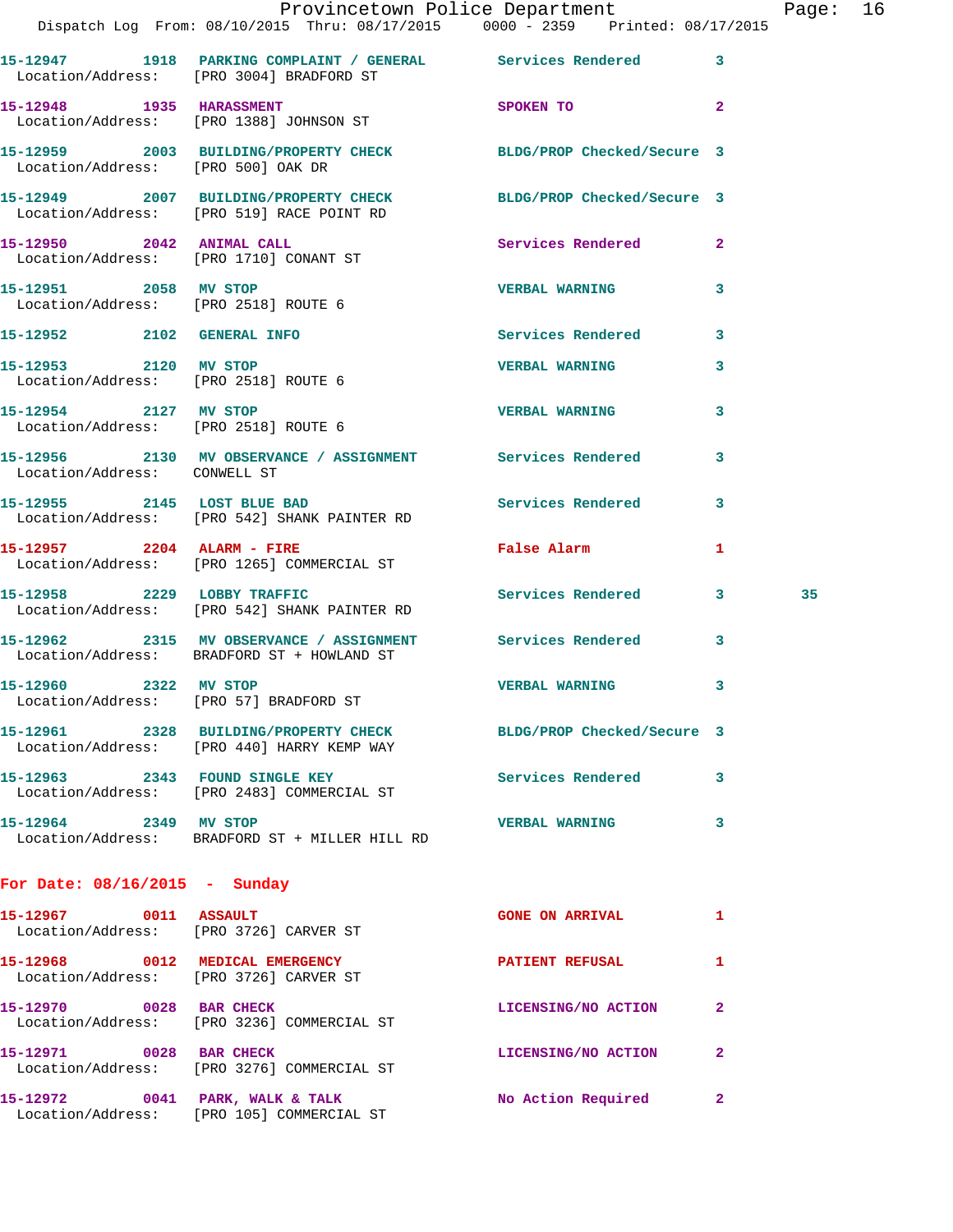|                                      | Dispatch Log From: 08/10/2015 Thru: 08/17/2015 0000 - 2359 Printed: 08/17/2015                                 | Provincetown Police Department                                                  |                | Page: 17 |  |
|--------------------------------------|----------------------------------------------------------------------------------------------------------------|---------------------------------------------------------------------------------|----------------|----------|--|
|                                      | 15-12973 0042 BAR CHECK<br>Location/Address: [PRO 3443] COMMERCIAL ST                                          | LICENSING/NO ACTION 2                                                           |                |          |  |
|                                      | 15-12975 0045 BUILDING/PROPERTY CHECK BLDG/PROP Checked/Secure 3<br>Location/Address: [PRO 182] COMMERCIAL ST  |                                                                                 |                |          |  |
|                                      | 15-12974 0046 BAR CHECK<br>Location/Address: [PRO 399] COMMERCIAL ST                                           | LICENSING/NO ACTION                                                             | $\mathbf{2}$   |          |  |
|                                      | 15-12977 0102 PARK, WALK & TALK<br>Location/Address: [PRO 105] COMMERCIAL ST                                   | Services Rendered                                                               | $\mathbf{2}$   |          |  |
|                                      | 15-12978 0131 MV STOP<br>Location/Address: BRADFORD ST + CONWELL ST                                            | <b>VERBAL WARNING</b>                                                           | 3              |          |  |
|                                      | 15-12979 0137 MV OBSERVANCE / ASSIGNMENT Services Rendered<br>Location/Address: BRADFORD ST + RYDER ST         |                                                                                 | 3              |          |  |
|                                      | 15-12980 0145 FOUND IPHONE/RETURNED<br>Location/Address: [PRO 542] SHANK PAINTER RD                            | Services Rendered 3                                                             |                | 1        |  |
| 15-12982 0151 MV STOP                | Location/Address: BRADFORD ST + CONWELL ST                                                                     | <b>VERBAL WARNING</b>                                                           | 3              |          |  |
| 15-12983 0216 GENERAL INFO           |                                                                                                                | <b>Services Rendered</b>                                                        | $\mathbf{3}$   |          |  |
|                                      | 15-12984 0216 MV OBSERVANCE / ASSIGNMENT Services Rendered<br>Location/Address: BRADFORD ST + HOWLAND ST       |                                                                                 | 3              |          |  |
| 15-12985 0221 MV STOP                | Location/Address: [PRO 43] BRADFORD ST                                                                         | <b>VERBAL WARNING</b>                                                           | 3              |          |  |
|                                      | 15-12986 0222 BUILDING/PROPERTY CHECK<br>Location/Address: [PRO 447] JEROME SMITH RD                           | BLDG/PROP Checked/Secure 3                                                      |                |          |  |
|                                      | 15-12987 0240 MV STOP<br>Location/Address: BRADFORD ST + THISTLEMORE RD                                        | VERBAL WARNING 3                                                                |                |          |  |
|                                      | 15-12988 0307 BUILDING/PROPERTY CHECK BLDG/PROP Checked/Secure 3<br>Location/Address: [PRO 2483] COMMERCIAL ST |                                                                                 |                |          |  |
|                                      | 15-12989 0412 BUILDING/PROPERTY CHECK BLDG/PROP Checked/Secure 3<br>Location/Address: [PRO 444] HIGH POLE HILL |                                                                                 |                |          |  |
|                                      | 15-12991 0443 BY-LAW VIOLATION<br>Location/Address: [PRO 1295] BRADFORD ST                                     | SPOKEN TO AND TO A REAL PROPERTY OF A REAL PROPERTY OF A REAL PROPERTY.         | $\mathbf{2}$   |          |  |
|                                      | 15-12993 0514 MEDICAL EMERGENCY<br>Location/Address: [PRO 3770] COMMERCIAL ST                                  | Transported to Hospital 1                                                       |                |          |  |
|                                      | 15-12994 0723 BUILDING/PROPERTY CHECK Services Rendered 3<br>Location/Address: [PRO 2977] COMMERCIAL ST        |                                                                                 |                |          |  |
|                                      | 15-12995 0724 FLIGHT COVERAGE<br>Location/Address: [PRO 516] RACE POINT RD                                     | Services Rendered 2                                                             |                |          |  |
| 15-12996 0745 ID FRAUD               | Location/Address: [PRO 3449] CAPTAIN BERTIES WAY                                                               | SPOKEN TO AND TO A STRUCK TO A THING OF THE STRUCK OF THE STRUCK OF THE STRUCK. | $\mathbf{2}$   |          |  |
|                                      | 15-12997 0757 WARRANT SERVICE REQUEST Services Rendered 3<br>Location/Address: [PRO 542] SHANK PAINTER RD      |                                                                                 |                |          |  |
|                                      | 15-12998 0846 PARK, WALK & TALK 3 Services Rendered<br>Location: [PRO 3431] LOPES SQUARE                       |                                                                                 | $\overline{2}$ |          |  |
| Location/Address: [PRO 2513] ROUTE 6 | 15-12999 0901 ASSIST AGENCY / MUTUAL AID Services Rendered 3                                                   |                                                                                 |                |          |  |
|                                      | 15-13000 0912 BURGLAR ALARM<br>Location/Address: [PRO 2496] BAYBERRY AVE                                       | Services Rendered 1                                                             |                |          |  |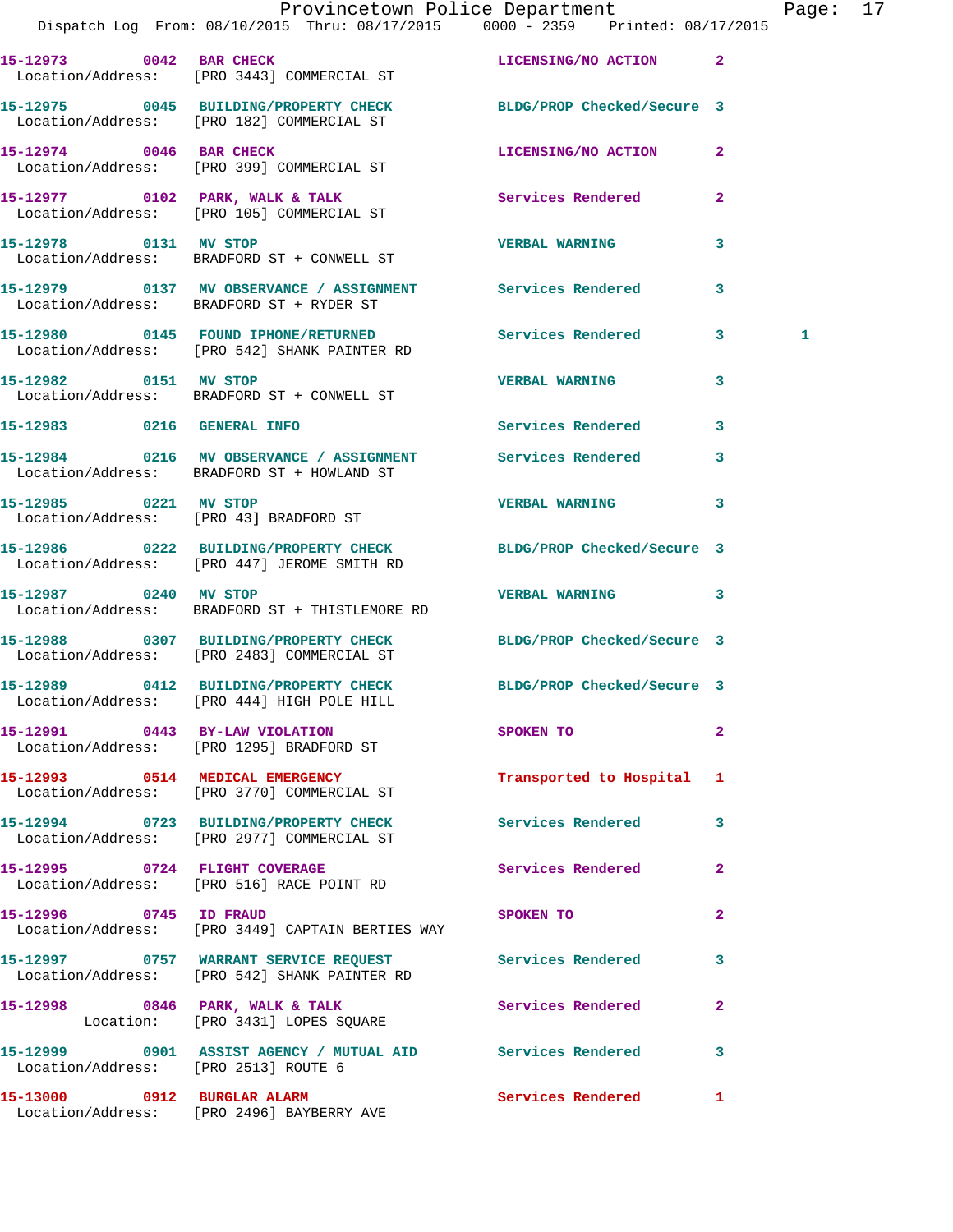|                                                                        | Provincetown Police Department                                                                                 |                            |                |
|------------------------------------------------------------------------|----------------------------------------------------------------------------------------------------------------|----------------------------|----------------|
|                                                                        | Dispatch Log From: 08/10/2015 Thru: 08/17/2015 0000 - 2359 Printed: 08/17/2015                                 |                            |                |
|                                                                        | 15-13001 0931 PARK, WALK & TALK Services Rendered<br>Location: [PRO 3431] LOPES SQUARE                         |                            | $\mathbf{2}$   |
|                                                                        | 15-13002 0954 FOUND PURSE/GARMENT Services Rendered<br>Location/Address: [PRO 2426] COMMERCIAL ST              |                            | 3              |
| 15-13003 1004 LOST ROLEX WATCH<br>Location/Address: [PRO 2754] ROUTE 6 |                                                                                                                | <b>Services Rendered</b>   | 3              |
|                                                                        | 15-13004 1024 LOST IPHONE 6<br>Location/Address: [PRO 3004] BRADFORD ST                                        | Services Rendered          | 3              |
|                                                                        | 15-13005 1027 LANDLORD/TENANT<br>Location/Address: [PRO 542] SHANK PAINTER RD                                  | <b>SPOKEN TO</b>           | $\overline{a}$ |
| Location/Address: COMMERCIAL ST                                        | 15-13006 1052 PARK, WALK & TALK 1988 Services Rendered                                                         |                            | $\overline{a}$ |
| Location/Address: [PRO 2521] ROUTE 6                                   | 15-13007 1135 MV OBSERVANCE / ASSIGNMENT SPOKEN TO                                                             |                            | 3              |
| 15-13008 1141 MV STOP<br>Location/Address: ROUTE 6 + SNAIL RD          |                                                                                                                | <b>VERBAL WARNING</b>      | 3              |
|                                                                        | 15-13009 1238 PARK, WALK & TALK<br>Location/Address: [PRO 105] COMMERCIAL ST                                   | Services Rendered 2        |                |
|                                                                        | 15-13010 1241 BUILDING/PROPERTY CHECK BLDG/PROP Checked/Secure 3<br>Location/Address: [PRO 105] COMMERCIAL ST  |                            |                |
|                                                                        | 15-13013 1254 BUILDING/PROPERTY CHECK BLDG/PROP Checked/Secure 3<br>Location/Address: [PRO 3033] COMMERCIAL ST |                            |                |
|                                                                        | 15-13011 1308 PARK, WALK & TALK<br>Location: [PRO 3431] LOPES SQUARE                                           | Services Rendered          | $\mathbf{2}$   |
| Location/Address: RACE POINT RD                                        | 15-13012 1313 MV OBSERVANCE / ASSIGNMENT Services Rendered 3                                                   |                            |                |
|                                                                        | 15-13014 1355 BUILDING/PROPERTY CHECK BLDG/PROP Checked/Secure 3<br>Location/Address: [PRO 105] COMMERCIAL ST  |                            |                |
|                                                                        | 15-13015 1359 OPEN WINDOW/DOOR<br>Location/Address: [PRO 175] COMMERCIAL ST                                    | Services Rendered 3        |                |
|                                                                        | 15-13016 1411 POSSIBLE ABANDONED BIKES SPOKEN TO<br>Location/Address: CENTRAL ST + COMMERCIAL ST               |                            | $\overline{2}$ |
|                                                                        | 15-13017 1422 BUILDING/PROPERTY CHECK<br>Location/Address: [PRO 182] COMMERCIAL ST                             | BLDG/PROP Checked/Secure 3 |                |
|                                                                        | 15-13018 1430 FOUND WEDDING RING<br>Location/Address: [PRO 175] COMMERCIAL ST                                  | Services Rendered          | 3              |
|                                                                        | 15-13019 1441 WELL-BEING CHECK REQUEST SPOKEN TO<br>Location/Address: [PRO 287] COMMERCIAL ST                  |                            | 3              |
|                                                                        | 15-13020 1459 ASSIST CITIZEN<br>Location/Address: [PRO 542] SHANK PAINTER RD                                   | SPOKEN TO                  | 3              |
|                                                                        | 15-13022 1522 MEDICAL EMERGENCY/DOT<br>Location/Address: [PRO 440] HARRY KEMP WAY                              | Transported to Hospital    | 1              |
| 15-13024 1542 911 GENERAL<br>Location/Address: [PRO 3222] ALDEN ST     |                                                                                                                | SPOKEN TO                  | 1              |
|                                                                        | 15-13023 1543 PARKING COMPLAINT / GENERAL Services Rendered<br>Location/Address: [PRO 2136] COMMERCIAL ST      |                            | 3              |
|                                                                        |                                                                                                                | False Alarm 1              |                |

Location/Address: [PRO 3195] COMMERCIAL ST

Page: 18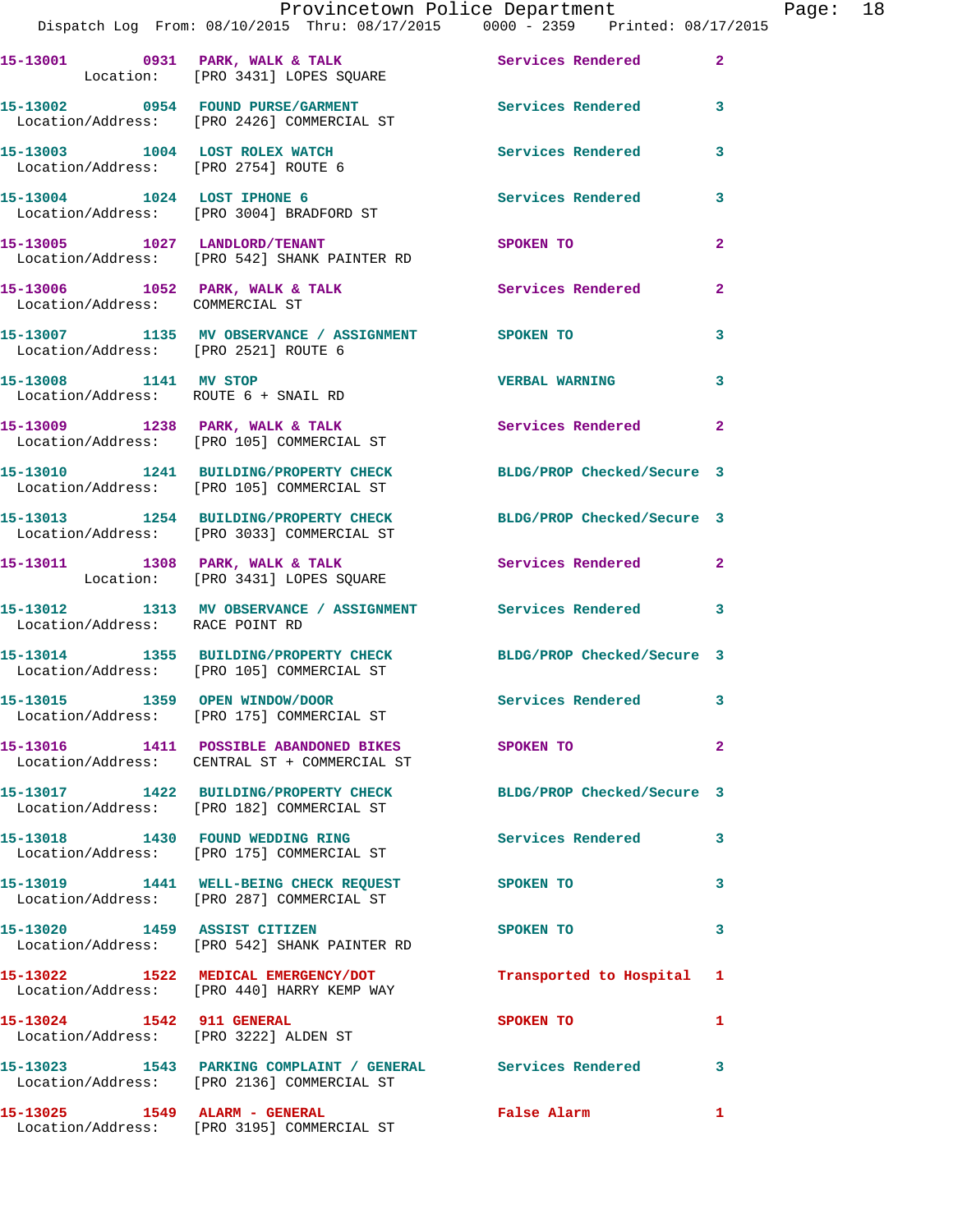Dispatch Log From: 08/10/2015 Thru: 08/17/2015 0000 - 2359 Printed: 08/17/2015

|                                                                       | 15-13026 1555 FOUND MASTER CARD<br>Location/Address: [PRO 214] COMMERCIAL ST                                   | Services Rendered 3       |                |
|-----------------------------------------------------------------------|----------------------------------------------------------------------------------------------------------------|---------------------------|----------------|
| Location: CENTER OF TOWN                                              | 15-13027 1614 LOST/FOUND PROPERTY                                                                              | Services Rendered 3       |                |
|                                                                       | 15-13028 1651 COMPLAINT<br>Location/Address: [PRO 542] SHANK PAINTER RD                                        | SPOKEN TO                 | 3              |
| Location/Address: [OT] UPPER COUNTY RD                                | 15-13029 1709 ASSIST AGENCY / DENNIS PD Taken/Referred to Other 3                                              |                           |                |
|                                                                       | 15-13030 1718 LARCENY / FORGERY / FRAUD<br>Location/Address: [PRO 3004] BRADFORD ST                            | SPOKEN TO                 | $\overline{2}$ |
|                                                                       | 15-13031 1725 MEDICAL EMERGENCY<br>Location/Address: [PRO 1627] COMMERCIAL ST                                  | <b>PATIENT REFUSAL</b>    | 1              |
| 15-13034 1737 COMPLAINT                                               | Location/Address: [PRO 2490] PROVINCELANDS RD                                                                  | Taken/Referred to Other 3 |                |
| 15-13032 1741 FOLLOW UP                                               | Location/Address: [PRO 542] SHANK PAINTER RD                                                                   | SPOKEN TO                 | $\mathbf{2}$   |
| 15-13033 1742 FOLLOW UP                                               | Location/Address: [PRO 3443] COMMERCIAL ST                                                                     | No Action Required        | $\mathbf{2}$   |
| 15-13035 1800 MEDICAL EMERGENCY<br>Location/Address: PROVINCELANDS RD |                                                                                                                | <b>PATIENT REFUSAL</b>    | 1              |
| 15-13036 1807 FOLLOW UP                                               | Location/Address: [PRO 3430] COMMERCIAL ST                                                                     | No Action Required        | $\mathbf{2}$   |
|                                                                       | 15-13037 1821 MV ACCIDENT<br>Location/Address: CENTER ST + BRADFORD ST                                         | No Action Required        | 1              |
| 15-13038 1935 FOUND NJ LIC<br>Location: CENTER OF TOWN                |                                                                                                                | No Action Required        | 3              |
| 15-13039 1954 COMPLAINT<br>Location/Address: MACMILLAN WHARF          |                                                                                                                | SPOKEN TO                 | 3              |
|                                                                       | 15-13041 2006 BUILDING/PROPERTY CHECK BLDG/PROP Checked/Secure 3<br>Location/Address: [PRO 2206] COMMERCIAL ST |                           |                |
| 15-13042 2036 COMPLAINT                                               | Location/Address: [PRO 124] COMMERCIAL ST                                                                      | No Action Required 3      |                |
| 15-13043 2042 ALARM - GENERAL                                         | Location/Address: [PRO 516] RACE POINT RD                                                                      | False Alarm               | 1              |
|                                                                       | 15-13044 2101 BUILDING/PROPERTY CHECK BLDG/PROP Checked/Secure 3<br>Location/Address: [PRO 1952] COMMERCIAL ST |                           |                |
| 15-13045 2139 NOISE COMPLAINT                                         | Location/Address: [PRO 1567] COTTAGE ST                                                                        | SPOKEN TO                 | 3              |
|                                                                       | 15-13046 2213 ASSIST CITIZEN<br>Location/Address: [PRO 2474] BRADFORD ST                                       | Services Rendered         | 3              |
|                                                                       | 15-13047 2231 BUILDING/PROPERTY CHECK BLDG/PROP Checked/Secure 3                                               |                           |                |
|                                                                       | Location/Address: [PRO 519] RACE POINT RD                                                                      |                           |                |

**15-13052 0003 MV STOP VERBAL WARNING 3**